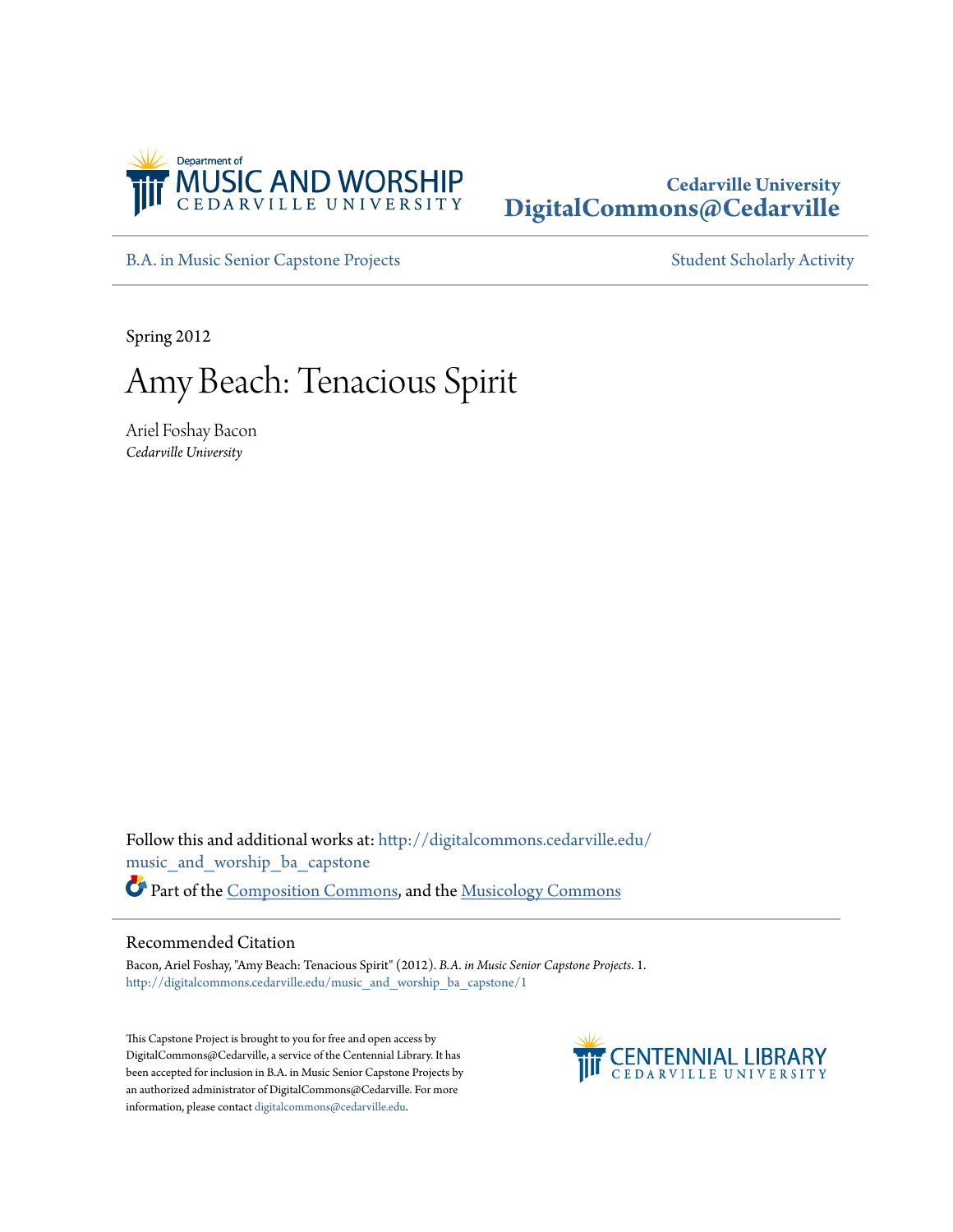Amy Beach; Tenacious Spirit

by

Ariel Foshay Bacon a BA Project Submitted to the Faculty of the Music and Art Department in Partial Fulfillment of the Requirements for the Degree of Bachelor of Arts

Committee:

\_\_\_\_\_\_\_\_\_\_\_\_\_\_\_\_\_\_\_\_\_\_\_\_\_\_\_\_\_\_\_\_\_ Chair of Faculty Committee

\_\_\_\_\_\_\_\_\_\_\_\_\_\_\_\_\_\_\_\_\_\_\_\_\_\_\_\_\_\_\_\_\_ Faculty member

\_\_\_\_\_\_\_\_\_\_\_\_\_\_\_\_\_\_\_\_\_\_\_\_\_\_\_\_\_\_\_\_\_Chair of Department

<span id="page-1-0"></span>Date \_\_\_\_\_\_\_\_\_\_\_\_\_\_\_\_\_\_\_\_\_\_\_\_\_\_\_\_\_

Spring/2012 Cedarville University Cedarville, Ohio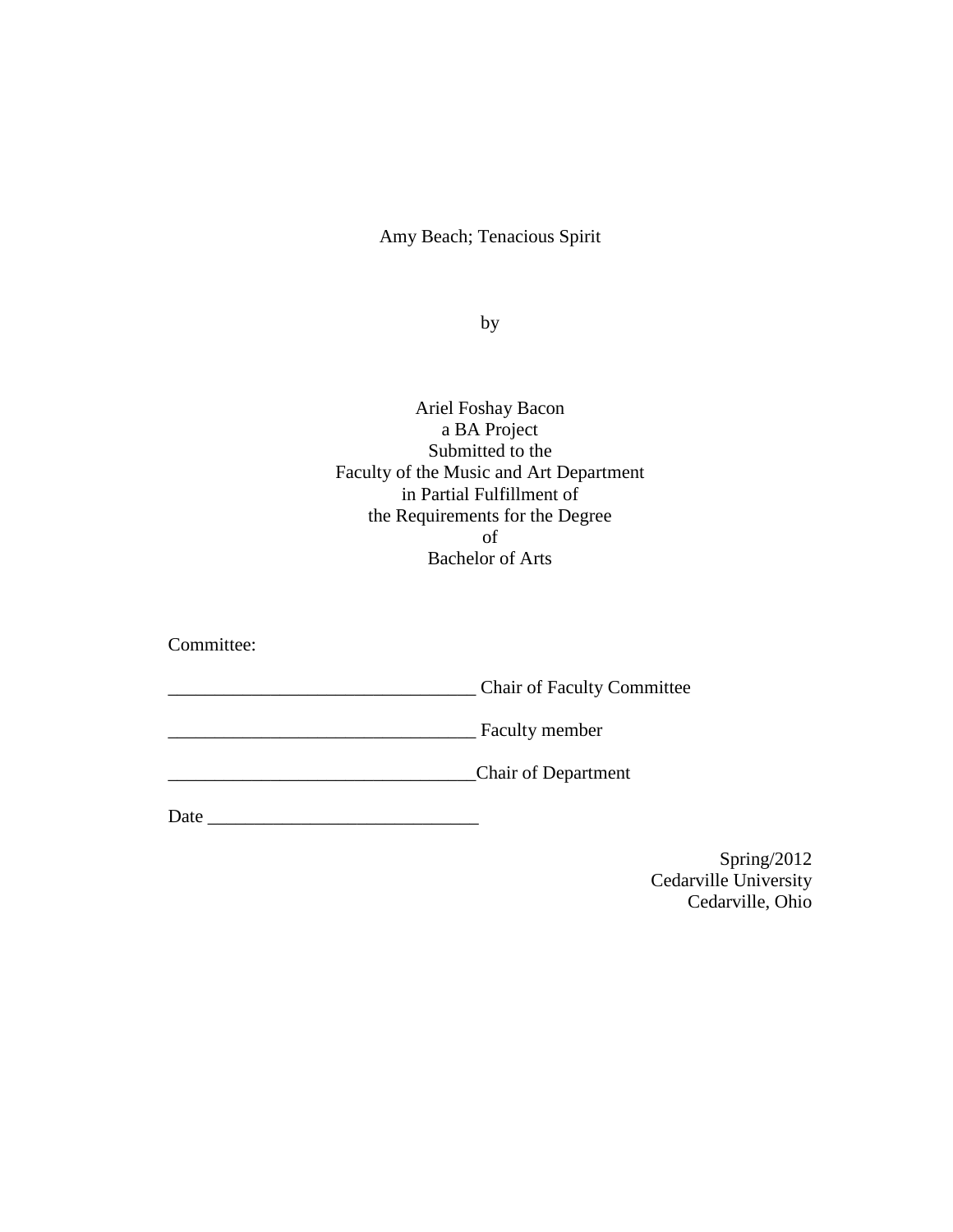## Amy Beach; Tenacious Sprit

## A lecture-recital presented to the faculty of the Music and Art Department of Cedarville University in partial fulfillment of the requirements for the degree of Bachelor of Arts

By

Ariel Foshay Bacon

Chair of Faculty Committee: Title of Chair

March 2012

Includes a PowerPoint presentation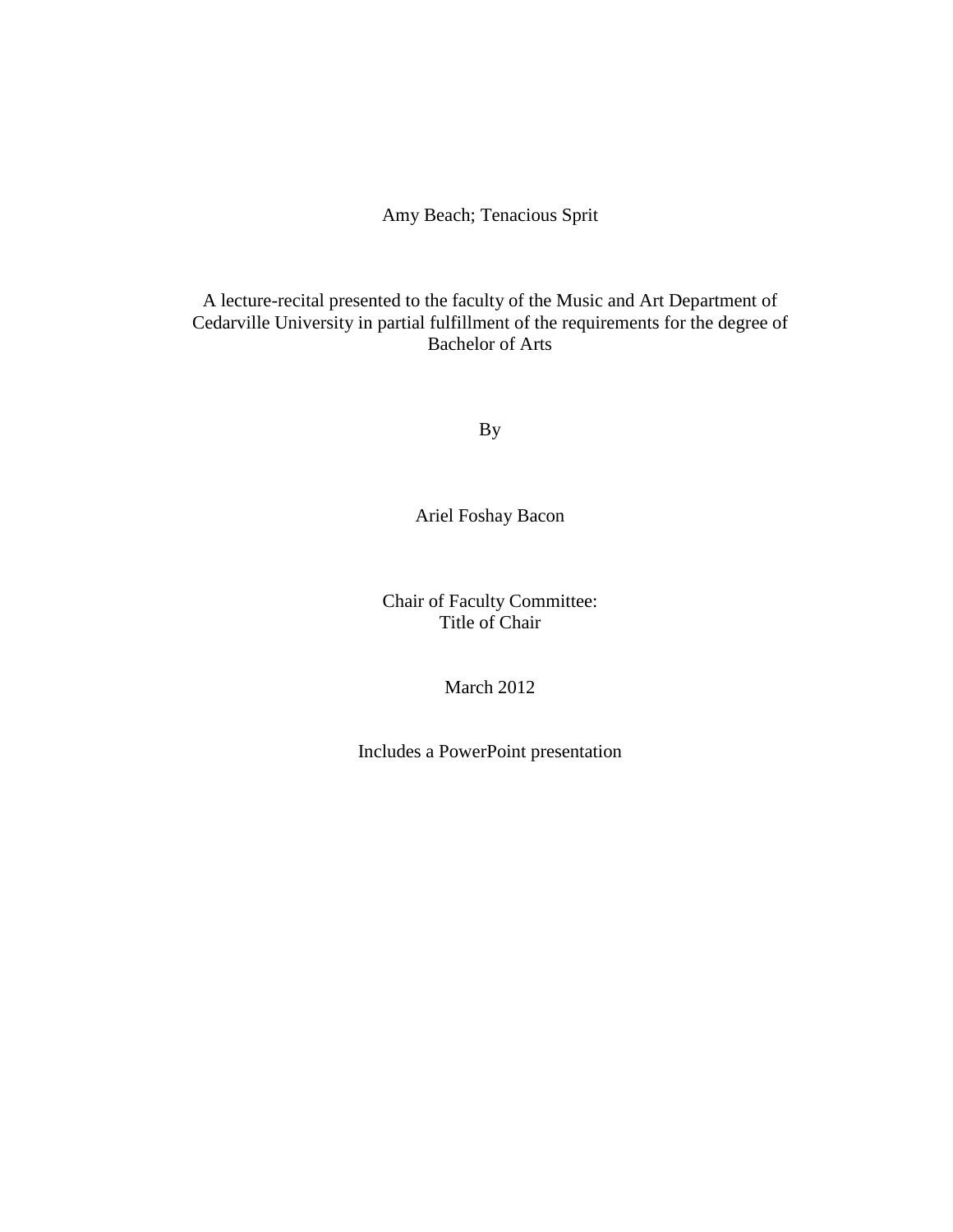### Abstract

Amy Beach; Tenacious Spirit Ariel Bacon Bachelor of Music degree Cedarville University 03/12 Chair: Name of Chair of Faculty Committee

Nineteenth-century composer Amy Beach is one of the first of her gender to successfully compose in the large orchestral forms. She was also one of the first American musicians to be trained entirely in the U.S and receive international acclaim. Incredibly, these achievements took place against the backdrop of a patriarchal society that confined women to the domestic sphere. Also, in the musical community, large orchestral forms were considered the exclusive creative property of men and any women who attempted them were immediately ascribed the status of a dilettante. In order to illustrate Amy's unique place in this setting, I compare her life and accomplishments to that of a well-known European contemporary, Clara Schumann. Amy's life is not the narrative of a feminist overcoming the patriarchal system, but one of a woman who used her social advantage to pursue the art she loved with a determined and humble spirit.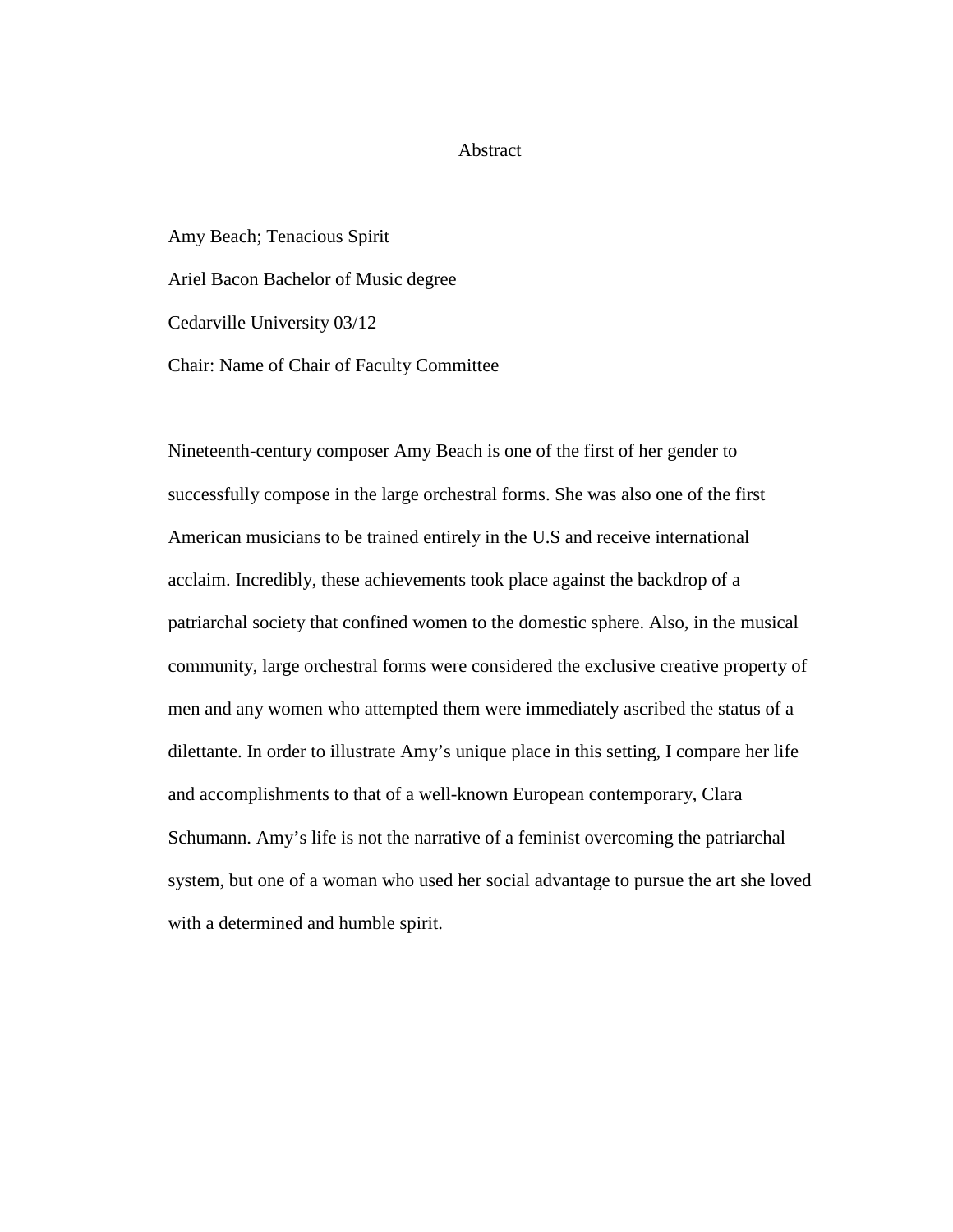Amy Beach was one of the first woman American performer-composers to gain acclaim domestically and abroad. She was born during a time when music history textbooks taught that "all creative work is well-known as being the exclusive work of men," and woman musicians were automatically ascribed the status of a dilettante.<sup>[1](#page-1-0)</sup> She was also one of the first in her gender to break through the stereotype to successfully compose in the larger, orchestral genres that were exclusively considered as 'manly' or 'virile' forms.<sup>[2](#page-4-0)</sup> A prolific composer, her list of works boasts more than three hundred pieces, including a symphony, a piano concerto, a concert mass, numerous cantatas, chamber music, and an opera.<sup>[3](#page-4-1)</sup> She was a prodigy comparable to Mozart, an astounding performer, and had many successful American and European tours, often performing her own music. Though her career was definitely aided by the women's rights movement, it is more likely that her upbringing, social economic freedom and tenacity of spirit were the main reasons for her great success. $4$  Her life is not the narrative of a feminist overcoming the patriarchal system, but one of a woman who used her social advantages to pursue the art that she loved with a determined and humble spirit.

A comparison between Amy Beach and a well known European contemporary, Clara Schumann, illustrates this unique historical development. Both

<sup>&</sup>lt;sup>1</sup> Jane Bowers and Judith Tick, eds., Women Making Music: The Western Art Tradition, 1150-1950 (New York: University of Illinois Press, 1987), 8.

<span id="page-4-3"></span><span id="page-4-0"></span>Eugene Gates, "Mrs. H. H. A. Beach: American Symphonist," *The Kapralova Society Journal* 8, no. 2 (2010): 3. Burnet C. Tuthill, "Mrs. H. H. A. Beach," The Musical Quarterly 26, no. 3 (July 1940): 306.

<span id="page-4-2"></span><span id="page-4-1"></span> $<sup>4</sup>$  Gates, 7.</sup>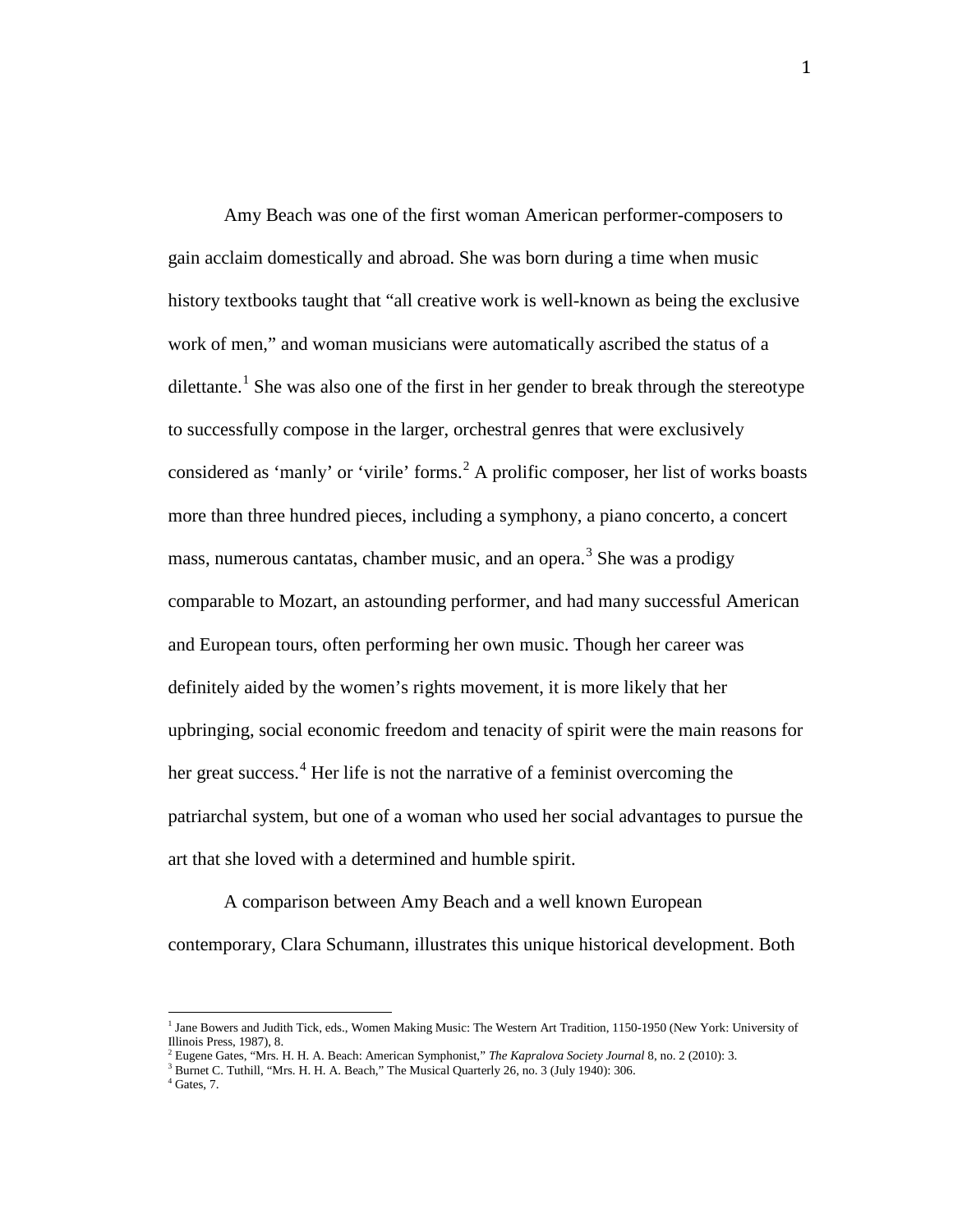women were prodigies, performers, composers, wives, and widows, and their careers were shaped by their similar life events. Other contributions to their development were the social pressures from the patriarchal structure in which they lived in and the common beliefs about the biological differences between men and women. Both women responded courageously to the obstacles their gender conferred upon them, but it was Amy Beach who used the resources of her social sphere, working within its restraints to rise above the dilettante stereotype and set an example for women composers in the twentieth-century. The backgrounds and social attitudes of both composers must be compared in order to ascertain how—though their backgrounds were so similar—one was regarded mainly as a composer and the other a performer.

Amy Beach and Clara Schumann possessed similar musical gifts. Amy Marcy Cheney was born in Henniker, New Hampshire on September 5, 1867. The young girl showed an extremely precocious musical sense by her first year, when she could hum with accuracy up to forty tunes.<sup>[5](#page-4-3)</sup> If any alteration were made she would object vehemently, showcasing her extraordinary memory. [6](#page-5-0) She was aurally sensitive to the emotional aspects of melody and harmony. In fact, Burnet C. Tuthill in his 1940 biography of Amy Beach commented, "sad tunes affected her [Amy] markedly," and her mother "punished her not with a spanking but by playing to her Gottschalk's 'Last Hope."<sup>[7](#page-5-1)</sup> When she was two, she showed the portent of her compositional future by improvising the alto part to her mother's soprano while she was being rocked to

<span id="page-5-2"></span><sup>5</sup> Lindsey E. Merrill, "Mrs. H. H. A. Beach: Composer," *Helicon Nine* 6 (Spring 1892): 85.

<span id="page-5-0"></span><sup>6</sup> Geralyn Schultz, "Influences of Cultural Ideals of Womanhood On the Musical Career of Mrs. H. H. A. Beach" (Master's thesis, University of Wyoming, 1994), 9.

<span id="page-5-1"></span> $7$  Tuthill, 298.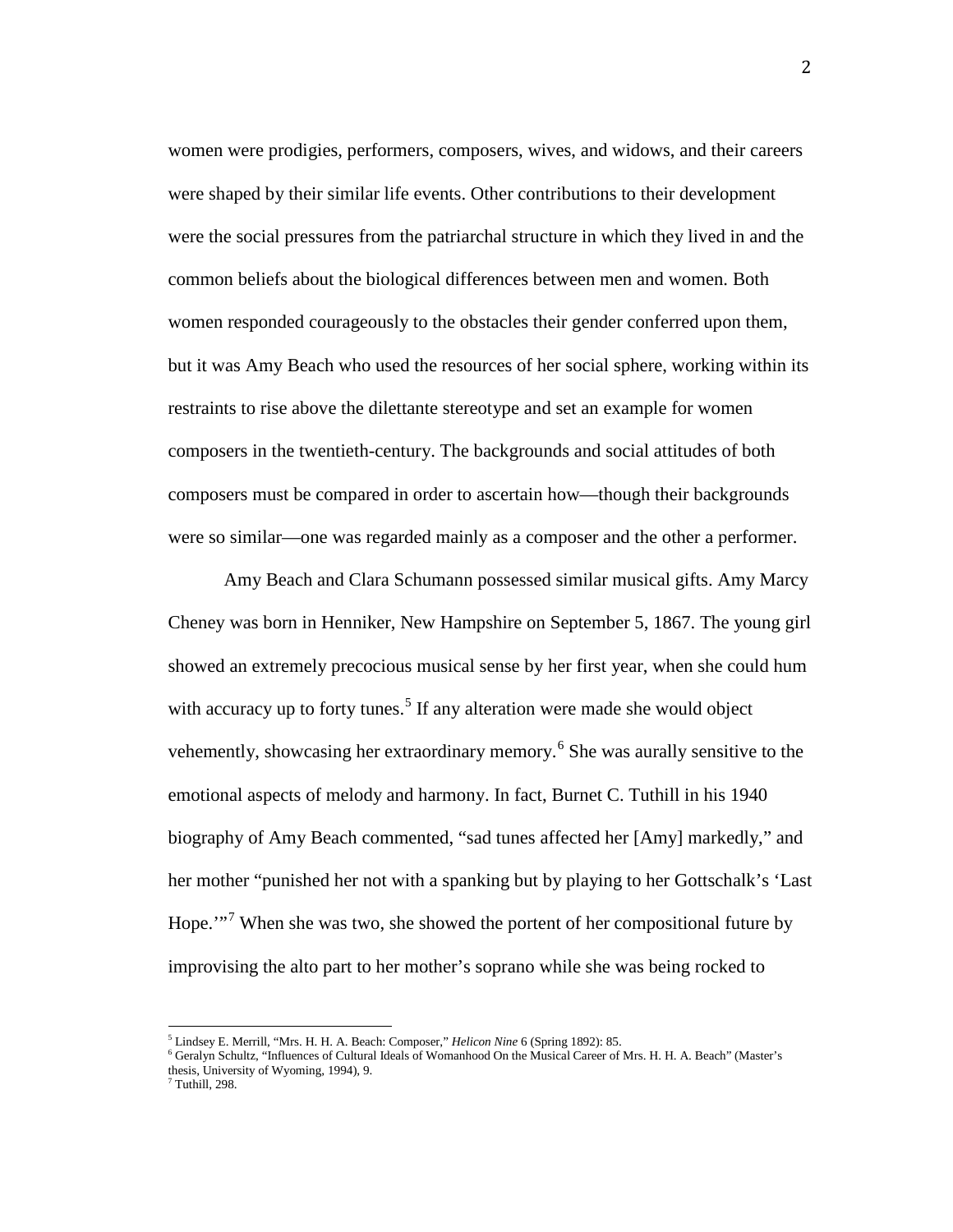sleep. $8$  By four, before she had received any piano instruction, she started to play hymn tunes from church in four-part harmony and always in the same key that she had heard them. As to when she first began to compose, there is a discrepancy in the documents. According to Eugene Gates's biography, she composed three waltzes at the age of four ("Mama's Waltz," "Snowflake Waltz" and "Marlborough Waltz") without the use of a piano while visiting her grandfather's farm in Maine.<sup>[9](#page-6-0)</sup> Tuthill's earlier biography states that it wasn't until after she started lessons with her mother that she began to compose.<sup>[10](#page-6-1)</sup> However, according to Amy herself, she would compose pieces in her head to go with the rhymes in her Mother Goose book, when she was "scarcely more than a baby." Beach commented on her outstanding proclivity later, saying, "I could not help thinking music. It was in my blood, it was the daily talk." $^{11}$  $^{11}$  $^{11}$ 

Clara Wieck was born some fifty years earlier than Amy on September 13, 1819 in Leipzig, Germany. Her mother, Marianne Tromlitz, was a gifted singer and pianist, and her father, Friedrich Wieck, was a music merchant and brilliant yet brutal musical pedagogue.<sup>[12](#page-6-3)</sup> Tromlitz was Wieck's first successful student and sung at the weekly concerts at the prestigious Gewandhaus in Leipzig. Wieck also had a successful music business. Unlike Amy however, Clara's domestic surroundings were not harmonious. Her parents were constantly busy with students, performances and

<span id="page-6-4"></span><span id="page-6-0"></span> $8$  Gates, 1.

<sup>&</sup>lt;sup>9</sup> Ibid. Mama's waltz is remarkable in its length (180 mm.) formal organization, and harmony.<br><sup>10</sup> Tuthill. 299.

<span id="page-6-2"></span><span id="page-6-1"></span><sup>&</sup>lt;sup>11</sup> Amy Beach, as quoted in Adrienne Fried Block, "A 'Veritable Autobiography'? Amy Beach's Piano Concerto in C-Sharp Minor, op. 45,"*The Musical Quarterly* 78, no. 2 (Summer 1994): 398.

<span id="page-6-3"></span><sup>12</sup> Nancy B. Reich, "Clara Schumann," in *Women Making Music: The Western Art Tradition, 1150-1950,* eds. Jane Bowers and Judith Tick (New York: University of Illinois Press, 1987), 252.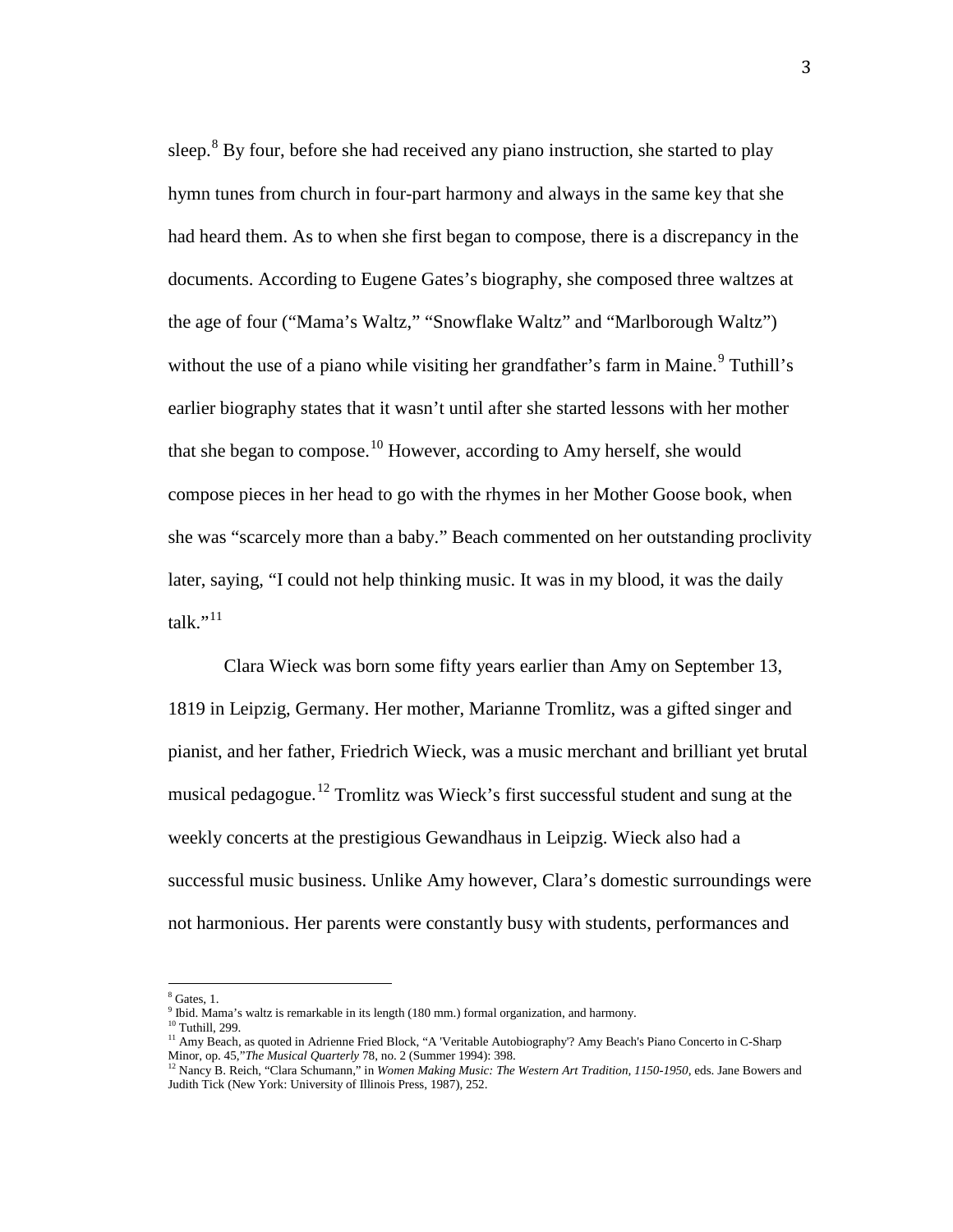business matters, and Clara was left in the care of her nurse. Her parents separated, and in 1825, the Wieck's marriage devolved into divorce. This left Clara in the care of her father, because the Saxon law considered children the legal property of the father.<sup>[13](#page-6-4)</sup> In that same year, Clara's nursemaid Johanna Strobel was dismissed from the household. So from a very young age, Clara was not only motherless but also entirely left alone. The implication of these early events is described by Nancy B. Reich and Anne Burton in their biographical article, "Clara Schumann: Old Sources, New Readings." They speculate that Clara's tumultuous childhood, the tension of the Wieck's marriage and the forced separation from her mother and nursemaid, developed in Clara a "mutism caused by emotional conflict."[14](#page-7-0) Clara did not speak a word until she was past the age of four, and even after that she seemed to have a difficult time comprehending speech. It was commonly rumored in Leipzig that Clara was "slow" or hard of hearing.<sup>[15](#page-7-1)</sup> Despite this, her father began to informally teach her piano when she was four. According to Wieck, she surprised him and learned rather quickly, playing exercises and simple dance accompaniments by ear.<sup>[16](#page-7-2)</sup> It seemed that though she may have trouble with speech, she had no issue at all with notes. Wieck commented that Clara developed an acutely sensitive ear because of an early exposure to the music performed continuously in their home.<sup>[17](#page-7-3)</sup> Music would be the main form of solace in Clara's life. She later wrote in a letter to violinist Joseph

<sup>13</sup> Nancy B. Reich, *Clara Schumann, the Artist and the Woman* (Ithaca, N.Y.: Cornell University Press, 1985), 34-35.

<span id="page-7-4"></span><span id="page-7-1"></span><span id="page-7-0"></span><sup>&</sup>lt;sup>14</sup> Nancy B. Reich and Anna Burton, "Clara Schumann: Old Sources, New Readings," *The Musical Quarterly* 70, no. 3 (Summer 1984): 339-341.  $15$  Reich, 37.

<span id="page-7-3"></span><span id="page-7-2"></span>

<sup>16</sup> Reich, "Clara Schumann," in *Women Making Music,* eds. Bowers and Tick, 254.

<sup>17</sup> Joan Chissell, *Clara Schumann, A Dedicated Spirit: A Study of Her Life and Work* (New York: Taplinger Publishing Co., 1983), 1.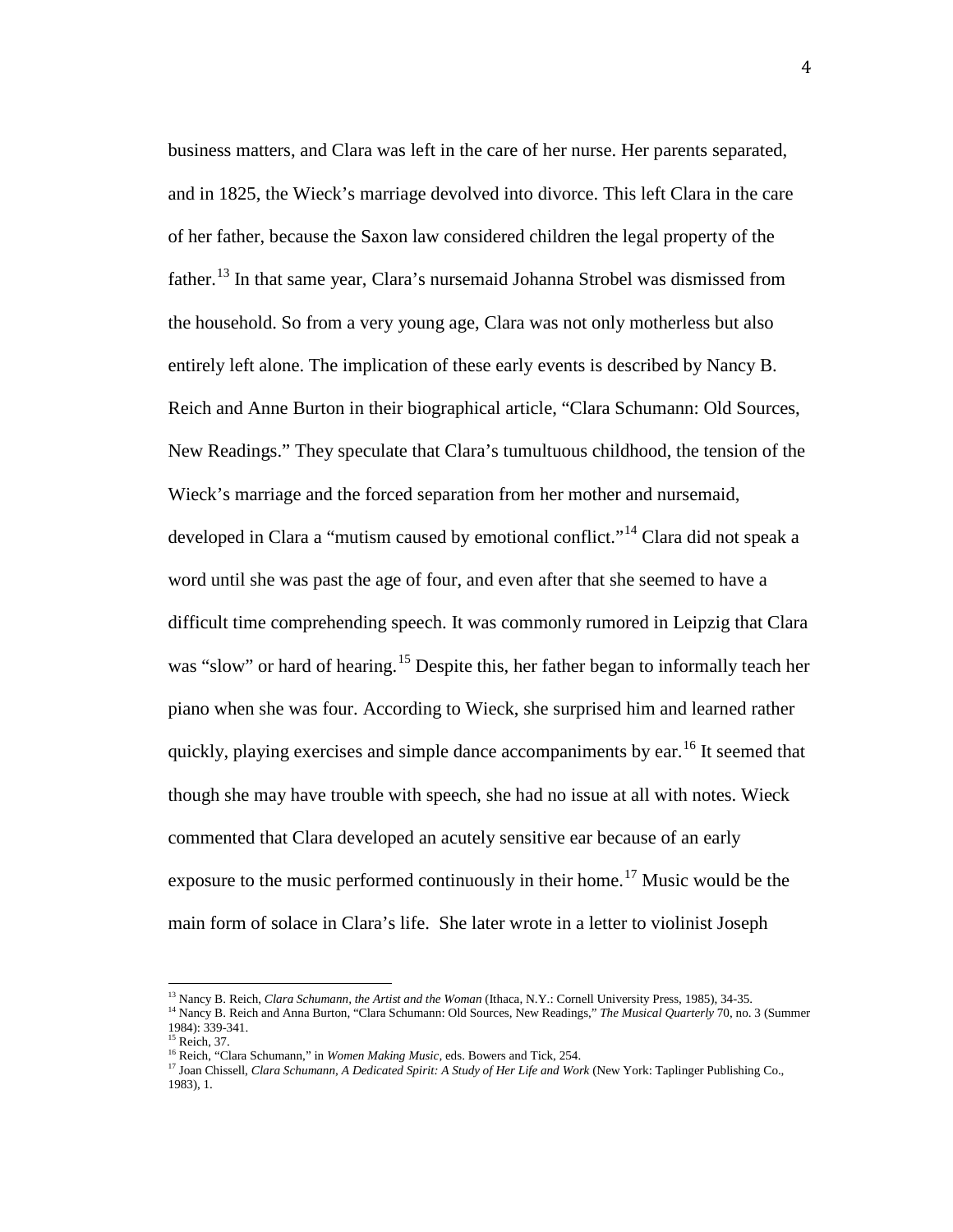Joachim that the piano was "mein alter, treuer Freund."<sup>[18](#page-7-4)</sup> Clara soon began formal lessons with her father, his rigorous and domineering tutelage taking over every aspect of her childhood. Within four years of study, Clara was giving private performances and had established a reputation as a prodigy.

Music was a constant in the Cheney household as well. Amy's mother, Clara Imogene Marcy Cheney, was also a talented pianist and singer. Amy's aunt, Emma Frances ("Franc") Chaney, was a contralto and taught voice and piano, and was a regular visitor at the Cheney home. Amy's grandmother, who lived with the Cheney's, was a high soprano and sang often in church and at home.<sup>[19](#page-8-0)</sup> What delighted Amy the most was to hear her mother's playing. She would often sit still for hours, listening to her mother rehearse. It seemed that Amy linked keys with certain colors, as she would demand her mother play certain pieces like "the pink or blue music."<sup>[20](#page-8-1)</sup> Amy's formal education began when she was six. She studied piano with her mother for two years, having three lessons a week and strict practice times.<sup>[21](#page-8-2)</sup> Access to the piano was controlled in an attempt to discipline Amy's willful inclination for music.<sup>[22](#page-8-3)</sup> However, in that short span of time she mastered the Czerny and Heller etudes, the Harmonious Blacksmith Suite by Handel, the Chopin waltzes and all thirty-two of the Beethoven sonatas. She also learned transposition and

<span id="page-8-0"></span><sup>&</sup>lt;sup>18</sup> Translation: "My old, faithful friend." Clara Schumann, as quoted in Reich and Burton, 343.<br><sup>19</sup> Adrienne Fried Block, *Amy Beach, Passionate Victorian: The Life and Work of an American Composer, 1867-1944 (Oxford, UK* 

<span id="page-8-4"></span><span id="page-8-1"></span><sup>&</sup>lt;sup>20</sup> Amy Beach, as quoted in Adrienne Fried Block, *Amy Beach, Passionate Victorian: The Life and Work of an American Composer, 1867-1944* (Oxford, UK: Oxford University Press, USA, 2000), 10.

<span id="page-8-3"></span><span id="page-8-2"></span><sup>21</sup> Block, *Amy Beach, Passionate Victorian: The Life and Work of an American Composer, 1867-1944* (Oxford, UK: Oxford University Press, USA, 2000), 11.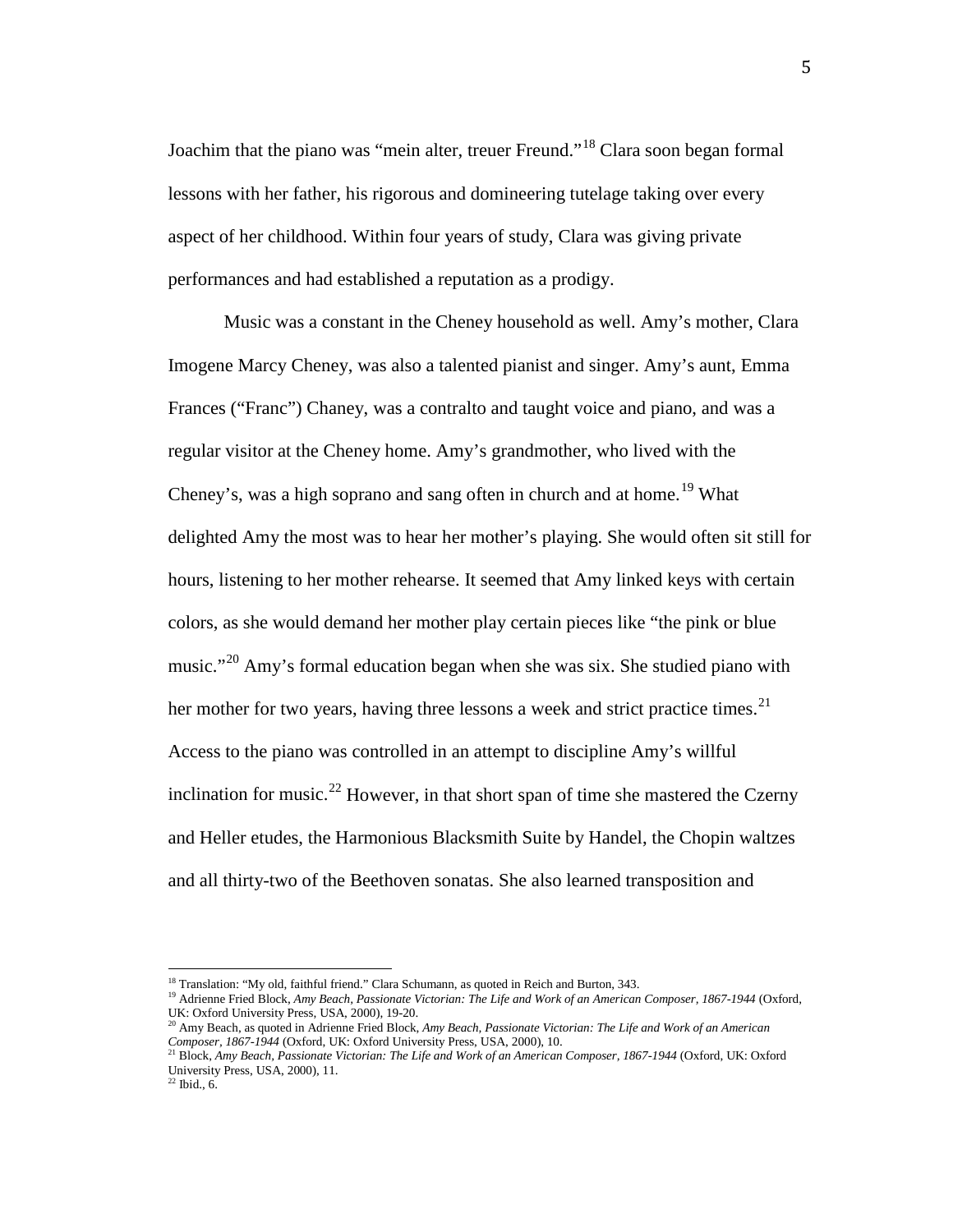notation.<sup>[23](#page-8-4)</sup> In 1874 she gave her first concert at the age of seven, despite her mother's hesitance. This event, though somewhat trivial compared to the breadth of her performing and compositional career, is significant in that it was her debut as a performer and as a composer. She played a Chopin piece as well as one of her own waltzes at the Unitarian Church in Chelsea, and though the concert received a rapturous reception, Mrs. Cheney determined that there would be no more public appearances.<sup>[24](#page-9-0)</sup> This was a way of redirecting Amy's path away from that of an exploited prodigy, but it also could have been a means of protecting Amy from the gross public attention that would come with the display of her incredible talents.

When the Cheney's moved to Boston in 1875, Amy was afforded the benefit of its musical and intellectual environment. She was allowed to experience the musical richness of Boston by attending night concerts.<sup>[25](#page-9-1)</sup> In the search of a new piano instructor, Amy's talent was shown to the foremost German-trained musicians in the Boston area. They enthusiastically suggested that she could and should study abroad at a European conservatory. This created a circle of Bostonians who were impressed and interested in Amy's development and future debut.<sup>[26](#page-9-2)</sup> Even Henry Wadsworth Longfellow, the famous poet, took interest. He wrote a letter to Amy's new piano instructor, expressing his desire that she study in Europe.<sup>[27](#page-9-3)</sup> But her parents exerted their control yet again and rejected the idea, due to her emotional and sensitive nature. Adrienne Fried Block, a prolific scholar and writer on Amy Beach's life and career,

<sup>&</sup>lt;sup>23</sup> Schultz, 10-11.

<span id="page-9-0"></span><sup>24</sup> Adrienne Fried Block, "A 'Veritable Autobiography'? Amy Beach's Piano Concerto in C-Sharp Minor, op. 45,"*The Musical Quarterly* 78, no. 2 (Summer 1994): 399.

<span id="page-9-4"></span><span id="page-9-1"></span><sup>25</sup> Block, *Amy Beach, Passionate Victorian*, 23.

<span id="page-9-3"></span><span id="page-9-2"></span> $27$  Schultz, 11.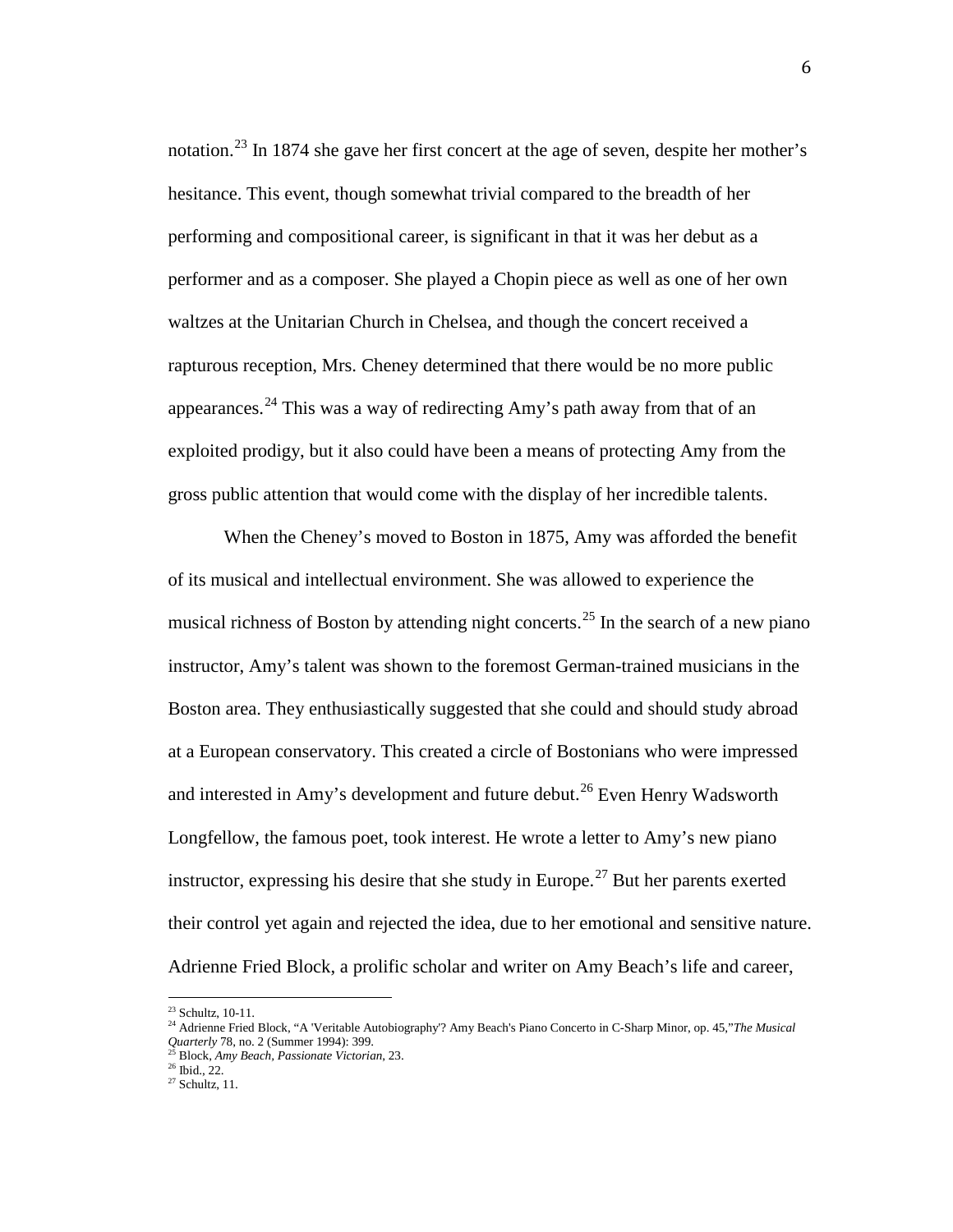offers commentary on the Cheney's decision, proposing that this was due largely to the fact of Amy's gender. European study would mean that Amy was being groomed for a career, but that would not be compatible with the appropriate domestic life planned for her. The health reasons given were also probably a reflection on the prevailing societal attitudes that girls were delicate creatures, needing to be shielded from unnecessary exertion in order to aid proper sexual maturity. After all, their most important role in life would be to bear and raise their children.<sup>[28](#page-9-4)</sup> Whatever reasons her parents had for keeping Amy in Boston, and however biased by gender, it gave Amy a unique place in history. Amy Beach became the first American composer born and trained natively in the United States to receive international acclaim.<sup>[29](#page-10-0)</sup>

Paradoxically, though Amy was not to be groomed for a profession in music, her parents still made sure that she received the finest instruction. In 1876, at the age of nine, training was continued with German-trained Ernst Perabo, who taught privately and at the New England Conservatory, until she was fifteen. Amy then went on to study with Carl Baermann for piano, and with Junius W. Hill for theory.<sup>[30](#page-10-1)</sup> The latter, however, was not comprehensive, as she was given only one year of formal training in harmony and counterpoint technique. The prevailing attitudes about the ability of women to compose made it unnecessary for any intensive theoretical study.<sup>[31](#page-10-2)</sup> As a result of this erroneous presupposition Beach showed admirable determination and taught herself the necessary tools of composition. She subjected

<span id="page-10-0"></span> $^{29}$  Tuthill, 306.<br> $^{30}$  Schultz, 12.

<span id="page-10-3"></span><sup>28</sup> Block, *Amy Beach, Passionate Victorian,* 22-23.

<span id="page-10-2"></span><span id="page-10-1"></span> $31$  Gates, 2.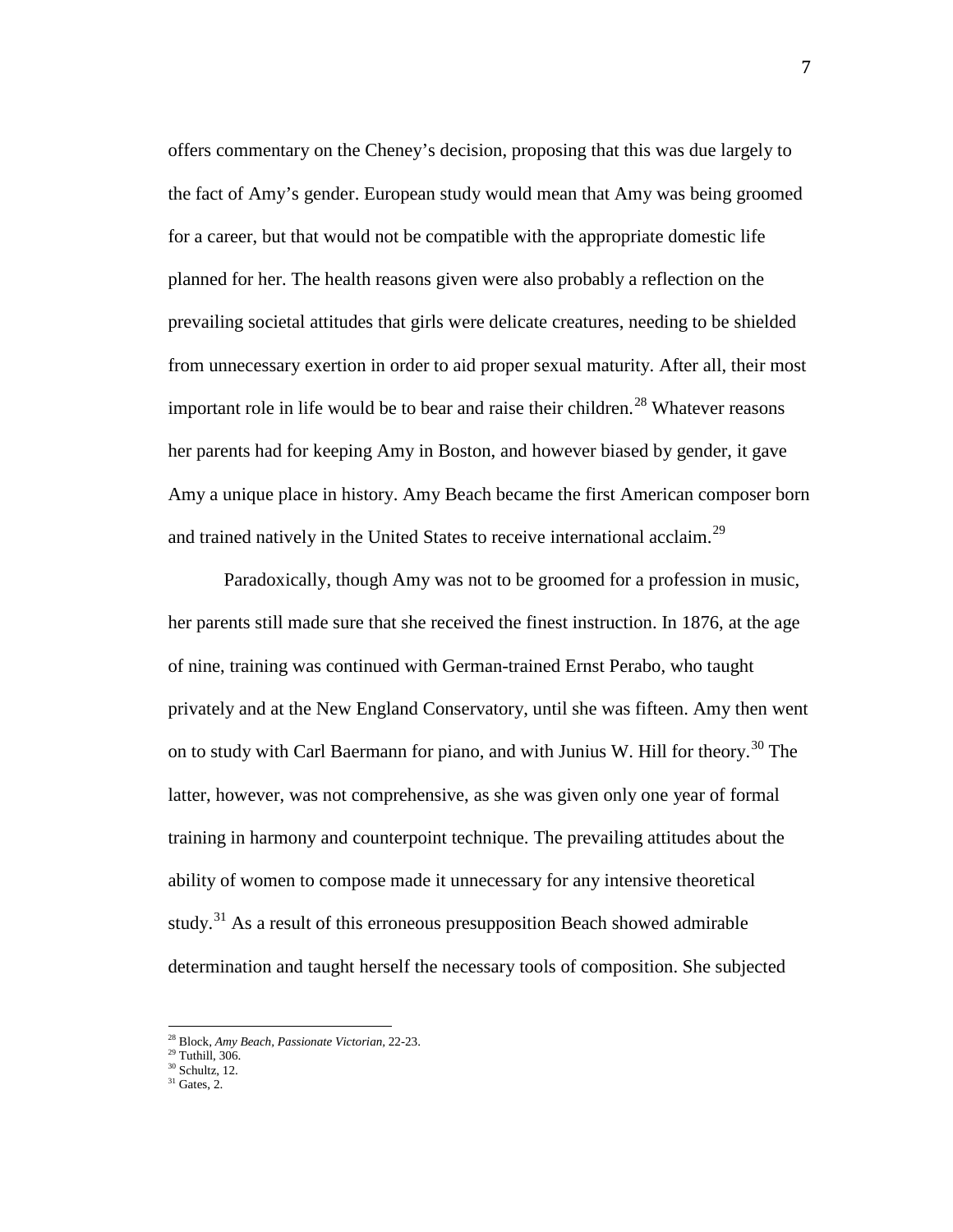herself to the "systematic study of counterpoint, fugue, musical form and orchestration."[32](#page-10-3) She transcribed Bach's fugues from memory, voice by voice. She attended concerts, not simply for entertainment, but in order to be able to transcribe the music with proper instrumentation and compare it to the score.<sup>[33](#page-11-0)</sup> She also translated Berlioz's and Gervaert's books on theory into English.<sup>[34](#page-11-1)</sup> Beach later explained her approach, "I possess about every treatise that has ever been written on the subjects of harmony, theory, counterpoint, double counterpoint, fugue and instrumentation….I have a good knowledge of French and German, and have made exhaustive studies of works in these languages. I can repeat whole chapters from Berlioz's delightful book on instrumentation."<sup>[35](#page-11-2)</sup> Though Amy succeeded in this venture, she later wrote that she did not recommend the process, as it was too difficult.

Young Amy's parents—especially her mother—wielded strict authority and control over her musical development. Though she showed unparalleled musical interest, Clara Cheney purposefully withheld instruction, even music itself from her child. Block writes that Mrs. Cheney, who was a Congregationalist and member of the Calvinist church, believed in the practice of withholding in order to teach children submission to their parents and to God. To be fair, young Amy was rather forceful in her pursuit of music. She would demand her mother and grandmother to sing in relay, one stopping once the other's voice has tired, and she would get very angry if they

 $32$  Merrill, 86.<br> $33$  Gates, 2.

<span id="page-11-0"></span>

<span id="page-11-1"></span><sup>&</sup>lt;sup>34</sup> Merrill, 86. These treatises on instrumentation and orchestration by Hector Berlioz and François-Auguste Gervaert had not yet been translated into English.

<span id="page-11-2"></span><sup>&</sup>lt;sup>35</sup> Beach, as quoted in Schultz, 12.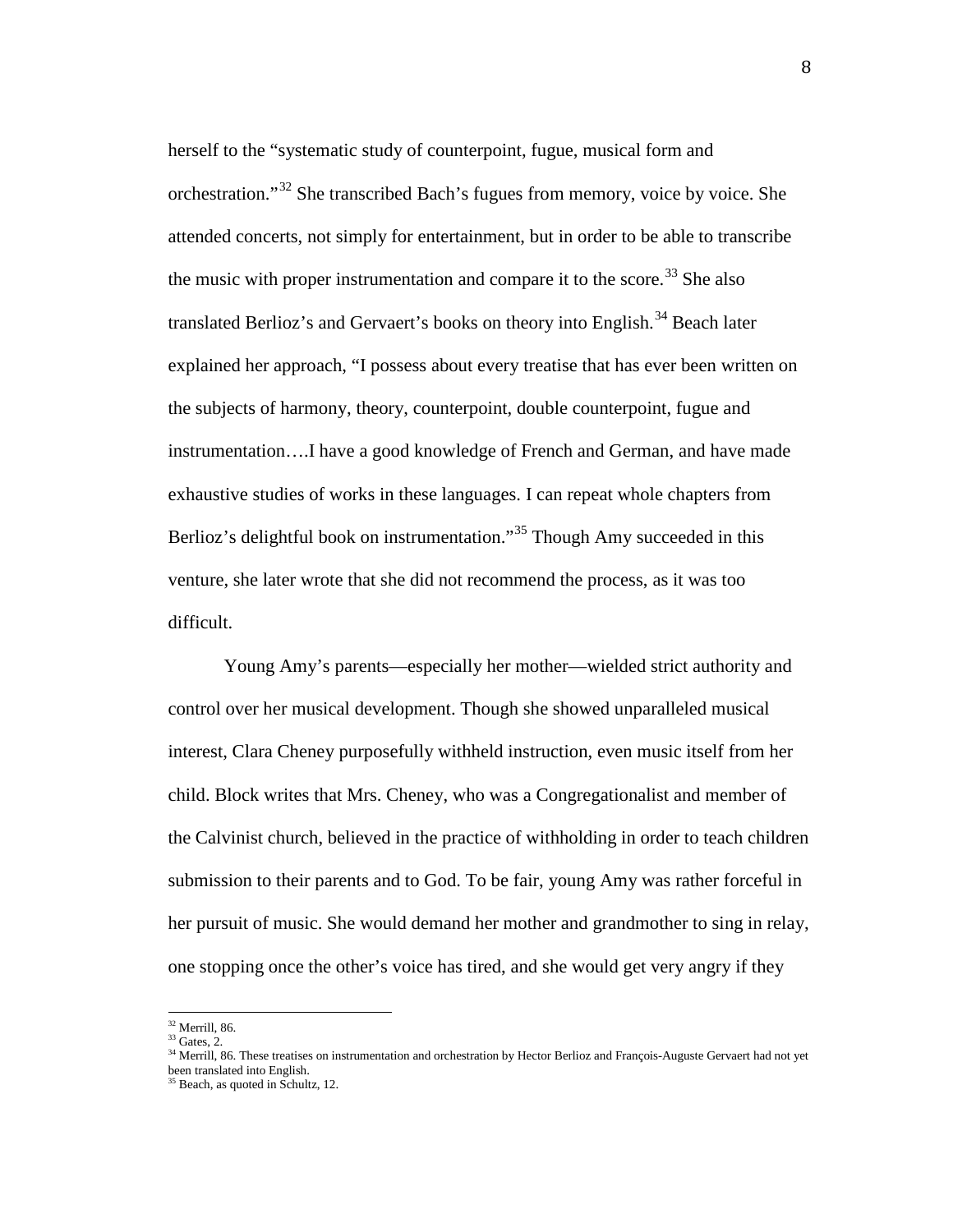didn't "sing it clean." She would cry if the song wasn't to her liking, and would get upset at loud noises she couldn't control, like thunder and laughter. The remedy for this willfulness and disobedience was to withhold that which Amy loved and asked for the most. Block speculates further that this was a way to "reinforce the patriarchal order by placing home, husband, and children, rather than music, at the center of her life." Mrs. Cheney did not want to raise a prodigy, to indulge or to force her child to greatness. She wanted to raise a musician that was modest about her talents and humbly thankful to God for the gift he had bestowed upon her.<sup>[36](#page-11-0)</sup>

Where Amy's parents took pains to give her a traditional education and shelter her from the public, Clara's education was radical, and her father's methods veered close to exploitation. Wieck's main aim was to produce a musical virtuoso. Clara's name, which Wieck picked, even means light and brilliance.<sup>[37](#page-12-0)</sup> Clara's musical education was her father's way of showcasing his superior pedagogical techniques to the world.<sup>[38](#page-12-1)</sup> He gave her a well-rounded and progressive musical education, giving her instruction in theory, harmony, counterpoint, composition, singing, score reading and violin, making sure she learned from the best that Leipzig and the surrounding areas had to offer.<sup>[39](#page-12-2)</sup> Unfortunately, his practices were not all sane. Friedrich Wieck characterized himself as being caustic and blunt, and he was known to be violent if he was opposed. He neglected her general education and limited her social interaction. He also started a diary for Clara when she was seven, and supervised every entry until

<span id="page-12-3"></span><sup>36</sup> Block, *Amy Beach, Passionate Victorian,* 4-6.

<sup>37</sup> Chissell, 37.

<span id="page-12-2"></span><span id="page-12-1"></span><span id="page-12-0"></span><sup>&</sup>lt;sup>38</sup> Reich, "Clara Schumann," in *Women Making Music*, eds. Bowers and Tick, 254. <sup>39</sup> Reich and Burton. 345.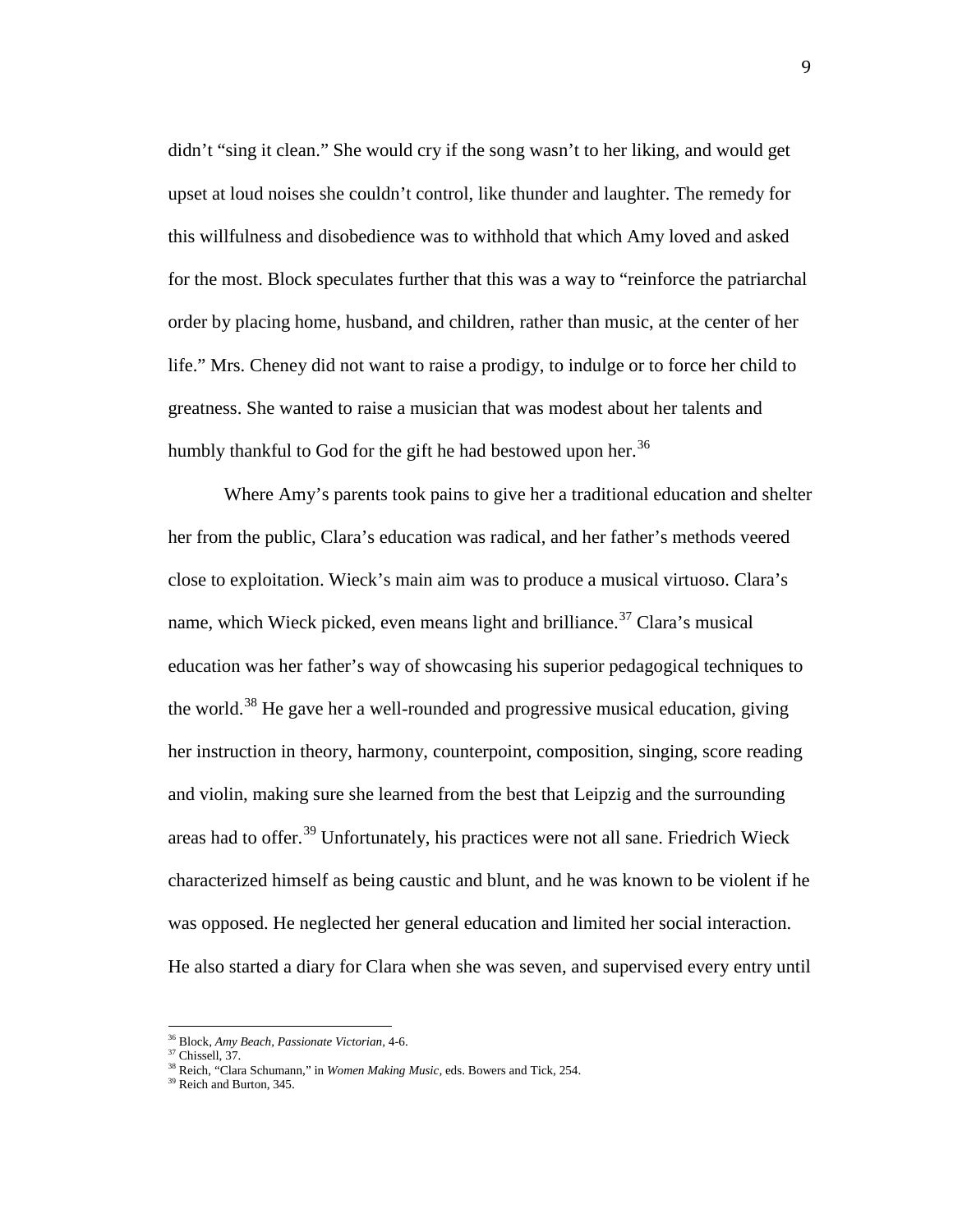she was nineteen, often writing in it as if he were Clara himself. The diaries offer a wealth of information about the Wieck household and provide insight into Clara's upbringing. In them Wieck would make Clara write praise and condemnation to herself, and would have her copy business letters related to her concert appearances and bookings. It was a domineering and humiliating pedagogical tool, but it worked. According to Reich, Clara "learned how to manage a correspondence and arrange a concert tour. She also absorbed—through her eyes, ears, and fingers—her father's attitudes toward money and success and something of his competitive personality and belligerent spirit." $40$ 

The household was centered on music, and because of that, it was focused around Clara and her needs as a performer. Her younger brothers, who showed little of Clara's musical talent and willing disposition, were neglected to the point of abuse.<sup>[41](#page-13-0)</sup> Three days into the honeymoon of her father's remarriage to Clementine Fechner in 1828, the couple and Clara went to Dresden so that Clara could perform.<sup>[42](#page-13-1)</sup> Extraordinarily, the fact of Clara's gender was not a hindrance to Wieck. However, her time was never her own and she was not allowed to learn the more domestic arts that were considered proper for a young girl to learn. Evidence of this is shown later in life, in a letter to Robert Schumann, where Clara asks if his sister would live with them at the beginning of their marriage, so that she could learn some of the feminine arts.<sup>[43](#page-13-2)</sup> She was not allowed to do anything that would distract her from music.

10

<span id="page-13-3"></span> $40$  Reich, 43.

<span id="page-13-0"></span><sup>41</sup> Reich, "Clara Schumann," in *Women Making Music,* eds. Bowers and Tick, 255.

<span id="page-13-2"></span><span id="page-13-1"></span><sup>&</sup>lt;sup>43</sup> Reich, "Clara Schumann," in *Women Making Music*, eds. Bowers and Tick, 256.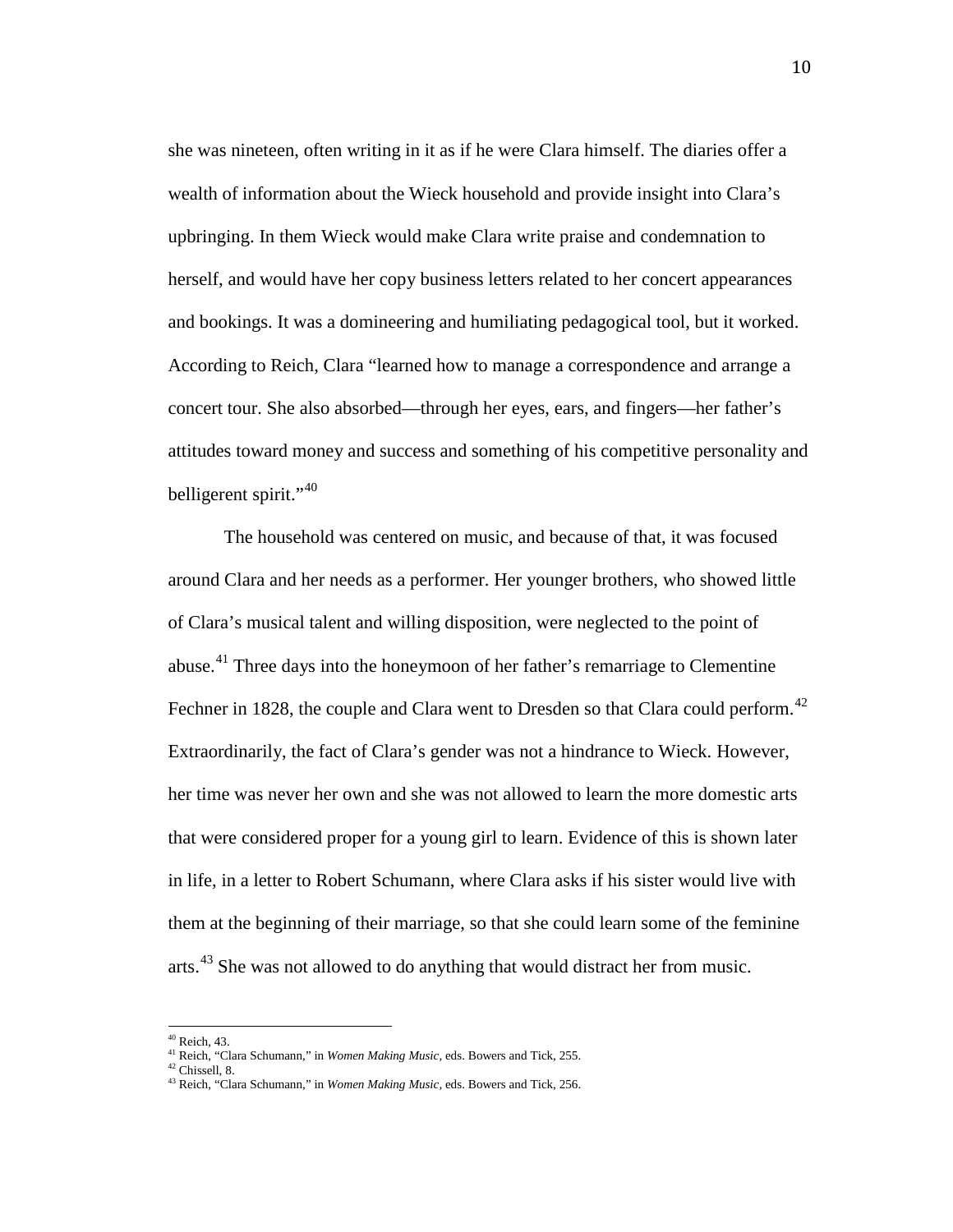Wieck's approach toward his daughter's education was unusual considering the attitudes of the time towards the proper education for girls. Clara's education was specifically geared toward her becoming a career performer. Clara was brought up without experiencing the nurturing quality of a traditional family. Instead, her family was the circle of Leipzig musicians that met in her father's house, a circle that later introduced her to Schumann. A visitor of the Wieck's house would later write, "Every composer and virtuoso who came to Leipzig found that the morning or evening gatherings there offered the best opportunity to play and to hear new things."<sup>[44](#page-13-3)</sup>

Amy and Clara's intriguing parallelism gives insight into the outcome of their compositional careers. While their natures were similar, their environments and the psychology of their education were not. Both Amy and Clara possessed similar gifts, were born into musical families that fostered their talent, and grew up advantageously in musical communities that accepted and encouraged their careers. However, while Amy was held back Clara was pushed, where one was sheltered the other was exploited, and where one spoke up for herself the other was told what to say.

There was always a tension between the potential of Amy's gift and the expectations of her parents and society. According to Geralyn Schultz, two cultural ideals on womanhood shaped Amy Beach's career: the Cult of True Womanhood and the Ideal of Real Womanhood.<sup>[45](#page-14-0)</sup> In an age when eugenics was a common and accepted practice, The Cult of True Womanhood placed women in the domestic

<span id="page-14-1"></span><span id="page-14-0"></span><sup>&</sup>lt;sup>44</sup> Reich and Burton, 345.<br><sup>45</sup> Schultz, 29. The Cult of True Womanhood is a social wave lasting from 1820 to 1860 and was identified by Barbara Welter in her book of the same title in 1966. The Ideal of Real Womanhood lasted from 1840 to 1880 and was identified by Frances Cogan in her book of the same title in 1989. Schultz argues that these ideas were disseminated and absorbed by the culture through most social means such as the media, literature, and religion.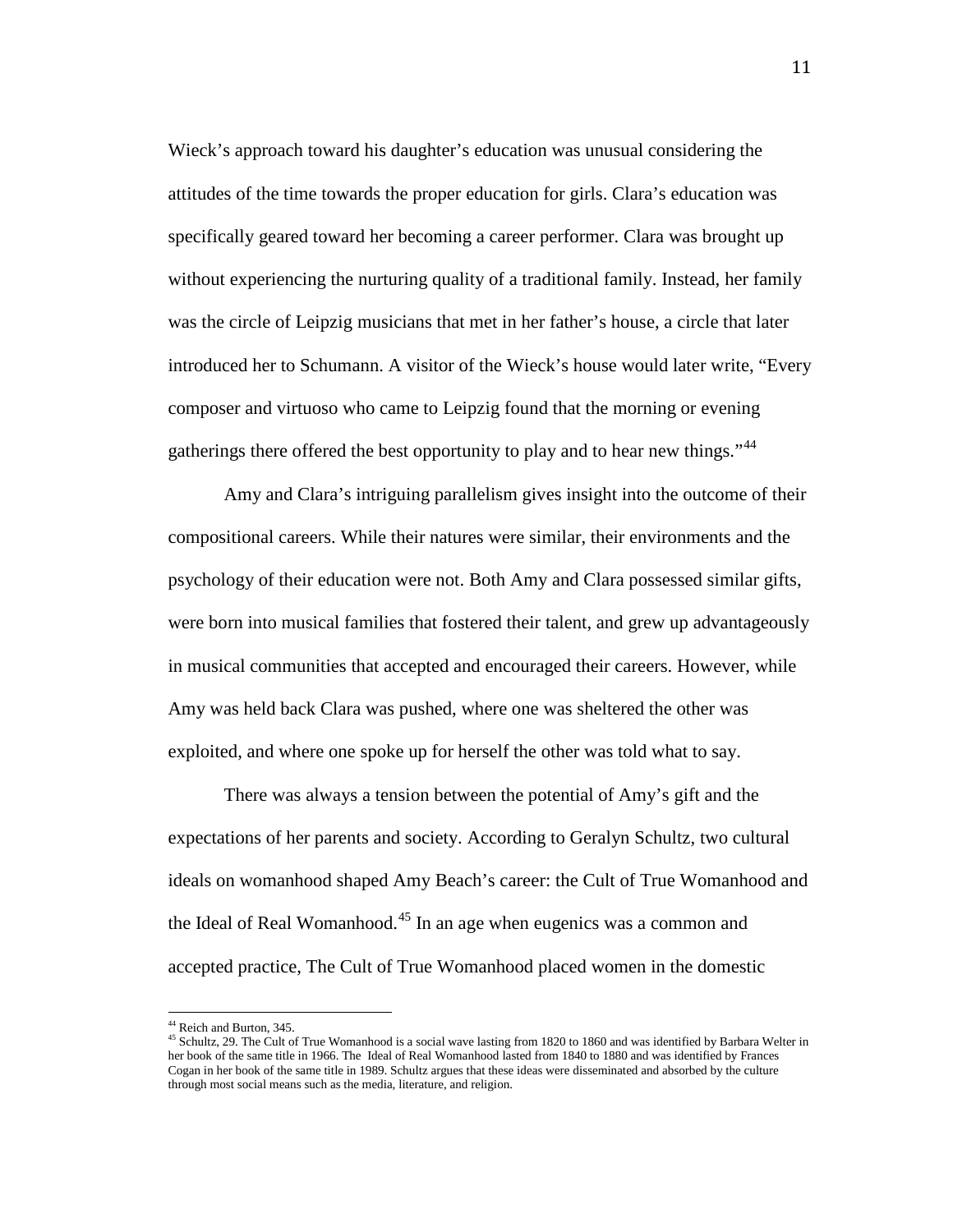sphere based on their biological traits and God given nature. It was a common belief that the woman's brain was less developed than a man's and that her nervous system was over developed due to her reproductive system. A young girl's mental and physical wellbeing had to be protected from exercise and critical thinking, both of which would be a detriment to her health. She was naturally "nurturing, moral, domestic, passive and affectionate" and the "four cardinal virtues of woman were… piety, purity, submissiveness, and domesticity."[46](#page-14-1) Goethe's concept of womanhood similarly stated that femininity was delicate, graceful, refined and sensitive.<sup>[47](#page-15-0)</sup> All of these beliefs contributed to the idea that a young woman should be submissive and allow others to decide the 'best' route for her life. This route usually included marriage. A young woman was expected to remain under her father's care until her marriage, when her husband would take over that responsibility.<sup>[48](#page-15-1)</sup> Her primary role was to be a partner to her husband and the bearer of his children.<sup>[49](#page-15-2)</sup> A career was outside of this sphere, as it would interfere with the primary responsibility of taking care of a family. A woman who rejected this model for a career was often criticized as being immoral and sexually deviant.<sup>[50](#page-15-3)</sup>

The Ideal of Real Womanhood was similar to the Cult of True Womanhood. It stated that a woman's primary responsibility should be her husband and family, but the ideas of exercise and education differed greatly. The Real Womanhood view called for an active and intelligent woman, one that could be a respectful adage to

<span id="page-15-0"></span>

<sup>&</sup>lt;sup>46</sup> Ibid., 30.<br><sup>47</sup> Judith Tick "Passed Away Is the Piano Girl: Changes in American Musical Life, 1870-1900," in *Women Making Music: The Western Art Tradition, 1150-1050*, eds. Jane Bowers and Judith Tick (New York: University of Illinois Press, 1987), 337.

<span id="page-15-4"></span><span id="page-15-1"></span> $48$  Schultz, 32.<br> $49$  Ibid., 30.

<span id="page-15-3"></span><span id="page-15-2"></span> $50$  Wood, 295.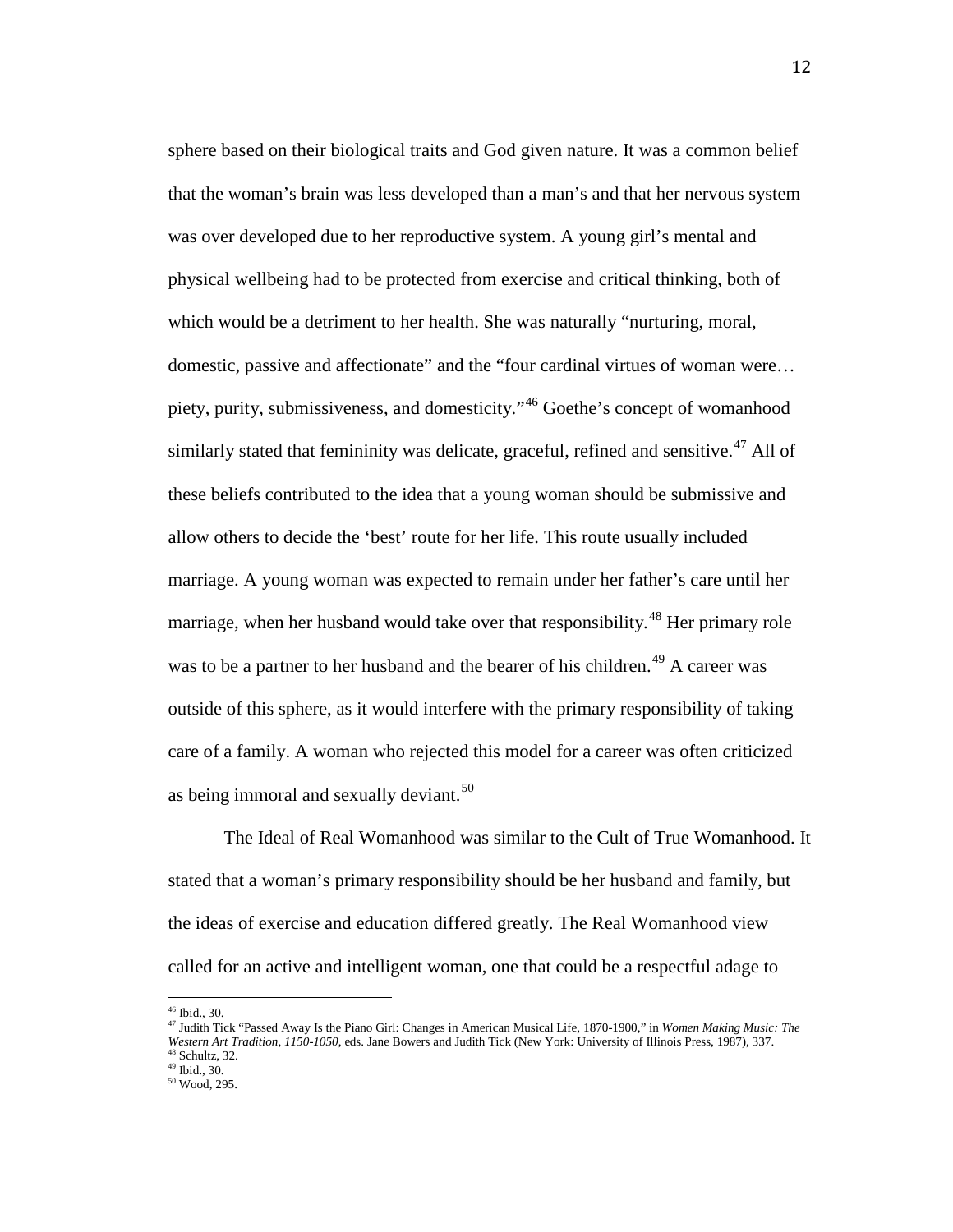society and could develop equal yet different footing with men on an intellectual level. She was not passive, but a dynamic contributor to her family and society. If need be, she could take appropriate work outside the home in order to contribute to the family income or in the case of her husband's disability. In the end, this thorough education and activity was a way to attract a suitable husband and perhaps advance the social position of the family. Shultz explains that "the purpose for education was not to train a career, nor was it solely to benefit a woman. Neither should a woman neglect her health and family for intellectual pursuits, nor focus primarily on intellectual activity."<sup>[51](#page-15-4)</sup> Music was simply another way in which a family could present their daughters as 'finished' for the best suitors. Its "mastery was for ornament and artifice, not for art."<sup>[52](#page-16-0)</sup>

It is most likely that the Cheneys ascribed to the latter school of thought. Perhaps it was for the reason of finding Amy a suitable spouse that Clara Cheney gave her consent for a professional debut in 1883 at Boston Music Hall. At sixteen Amy successfully performed the G minor Concerto by Moscheles with the New York Orchestra and the Rondo in E-flat by Chopin.<sup>[53](#page-16-1)</sup> Though she was not given top billing in the variety program, her performance was considered the highlight of the evening. To Amy, "life was beginning."<sup>[54](#page-16-2)</sup> She received exceptionally positive reviews from several Boston papers and the New York Tribune, and surprisingly none made any reference to her gender. According to Block, this was because of her youth and in

<span id="page-16-3"></span> $51$  Schultz, 34-40.<br> $52$  Wood, 295.<br> $53$  Schultz, 13.

<span id="page-16-1"></span><span id="page-16-0"></span>

<span id="page-16-2"></span> $54$  Beach, as quoted in Block, "A 'Veritable Autobiography'?" 399.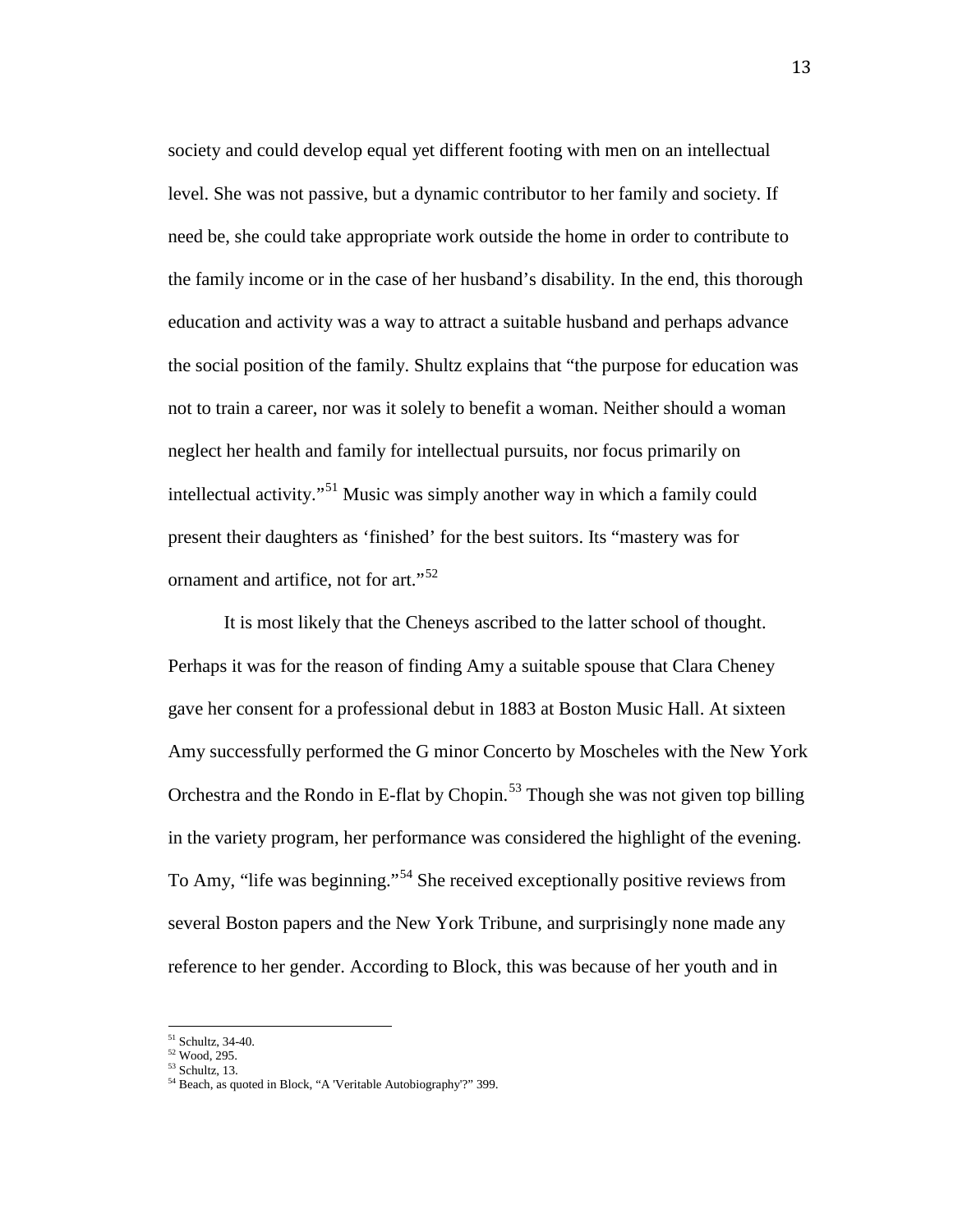deference to Boston's unusually modern views about women artists.<sup>[55](#page-16-3)</sup> Today, a successful debut such as Amy's would have meant acquiring a manager to handle her career and booking a tour stateside and abroad. But after her debut she was kept home in Boston, and her mother managed her appearances.<sup>[56](#page-17-0)</sup> Once again, as if foreshadowing her future career, Amy published her first composition, a song titled *The Rainy Day*, in 1883 alongside her professional performance debut.<sup>[57](#page-17-1)</sup> From 1883 to 1885 Amy performed in several concerts in the local area, the two most important being with Theodore Thomas's travelling orchestra, where she played Mendelssohn's Piano Concerto in D Minor, and the Boston Symphony Orchestra, where she played Chopin's Piano Concerto in F Minor. Both performances were again met with rapturous reviews. However, a critic from the *Transcript* wrote that the latter was a "thoroughly artistic, beautiful and brilliant performance," but that it was played "with a totality of conception that one seldom finds in players of her sex."<sup>[58](#page-17-2)</sup> This was mild dissent, a put down on her sex masked as praise, indicative of the common belief about a woman's musical ability.

This common belief was given a voice by George Upton, in his 1880 book, Women in Music.<sup>[59](#page-17-3)</sup> Upton believed that women lacked the intellectual and emotional reasoning required to create great music. He wrote that women were controlled by their emotion and thereby were inherently incapable of producing an inspired outward

<span id="page-17-1"></span><span id="page-17-0"></span>

<span id="page-17-4"></span><sup>&</sup>lt;sup>55</sup> Block, *Amy Beach, Passionate Victorian*, 29-31.<br><sup>56</sup> Block, "A 'Veritable Autobiography'?" 399.<br><sup>57</sup> Gates, 2. A setting of Henry Longfellow's poem.<br><sup>58</sup> Boston Evening Transcript, as quoted in Gates, 2.<br><sup>59</sup> Block,

<span id="page-17-3"></span><span id="page-17-2"></span>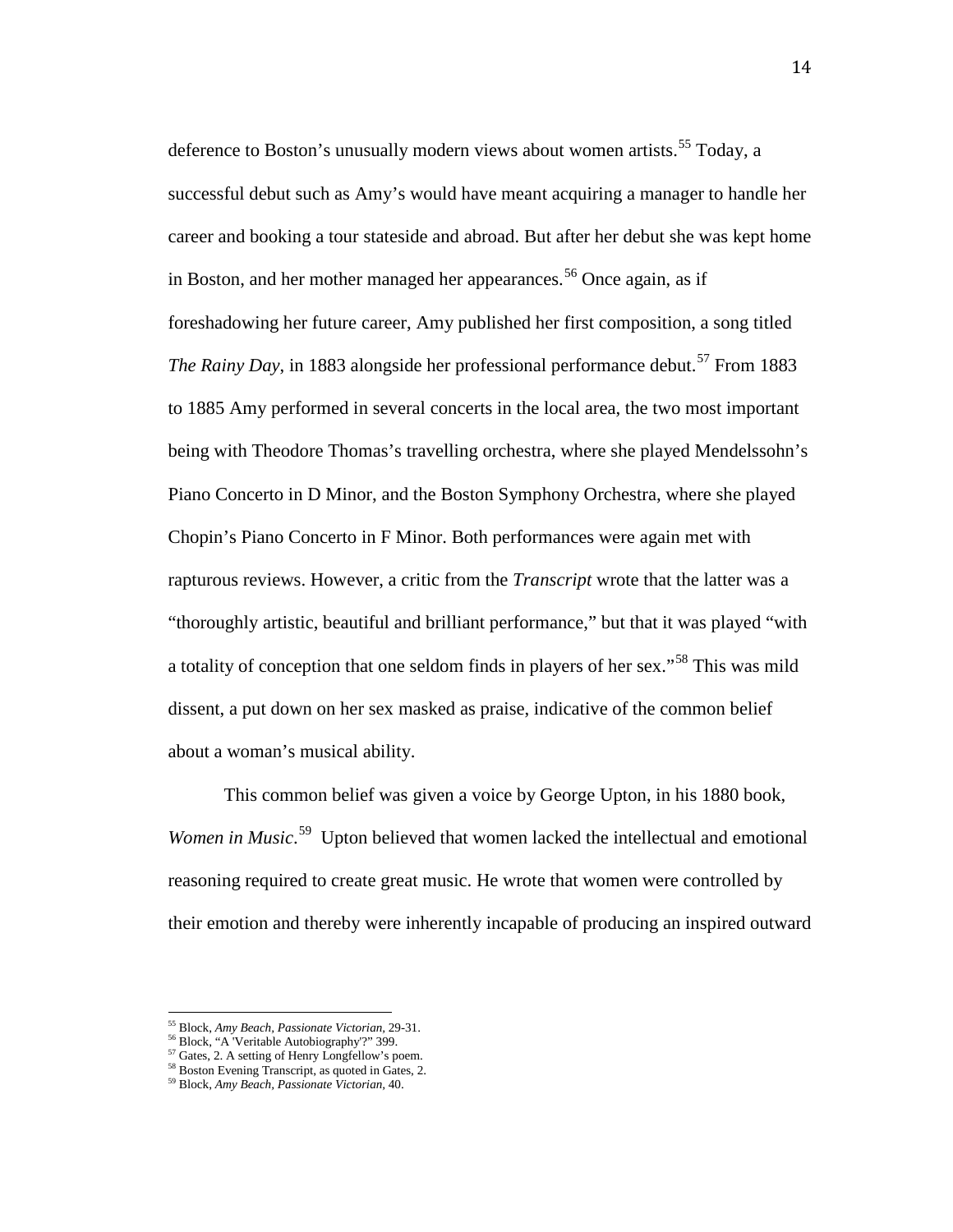expression.<sup>[60](#page-17-4)</sup> Block clarifies further, "while music was a language of feelings... it could only be transmuted into great art by intellect and the ability to think in abstract terms, the latter supposedly found wanting in women."<sup>[61](#page-18-0)</sup> This logic was partially due to the stereotype of ideal femininity as well as to the prevailing belief that music was exclusively a "masculine idea."<sup>[62](#page-18-1)</sup> The beliefs about the innate qualities of men and women engendered a sexist dichotomy in music. While the work of a male composer was in all respects considered the product of "conscious intellectual decisions," the work of a female composer was a curiosity and "attributed to natural ability rather than developed skill."<sup>[63](#page-18-2)</sup> The aesthetic of music was 'genderized.' For example, if a woman performed with strength and force, her style was judged as being like a man's.<sup>[64](#page-18-3)</sup> According to Bowers and Tick, "we have yet to recover from the ensuing onslaught of graphic imagery in which this piece was labeled masculine, that one feminine; this aspect of theory declared appropriate for men, that for women; this instrument deemed suitable for the lady, that for the gentleman. Many women fell into line. By turning out parlor songs and other kinds of sentimental music, they fulfilled social expectations about their proper role as composers."<sup>[65](#page-18-4)</sup>

After her debut with the Boston Symphony Orchestra in 1885, the eighteenyear-old Amy was engaged and married to Henry Harris Aubrey Beach, a widowed physician who was twenty-five years her senior.<sup>[66](#page-18-5)</sup> Dr. H. H. A Beach was a

<span id="page-18-1"></span><span id="page-18-0"></span>

<sup>&</sup>lt;sup>61</sup> Block, *Amy Beach, Passionate Victorian*, 40.<br><sup>61</sup> Block, *Amy Beach, Passionate Victorian*, 40.<br><sup>62</sup> Bowers and Tick, eds., *Women Making Music*, 9.<br><sup>63</sup> Macdonald. 25.

<span id="page-18-2"></span>

<span id="page-18-3"></span><sup>&</sup>lt;sup>64</sup> Elizabeth Wood, "Women in Music," *Signs* 6, no. 2 (Winter, 1980): 292.<br><sup>65</sup> Bowers and Tick, eds., *Women Making Music*, 9.<br><sup>66</sup> Tuthill. 299.

<span id="page-18-5"></span><span id="page-18-4"></span>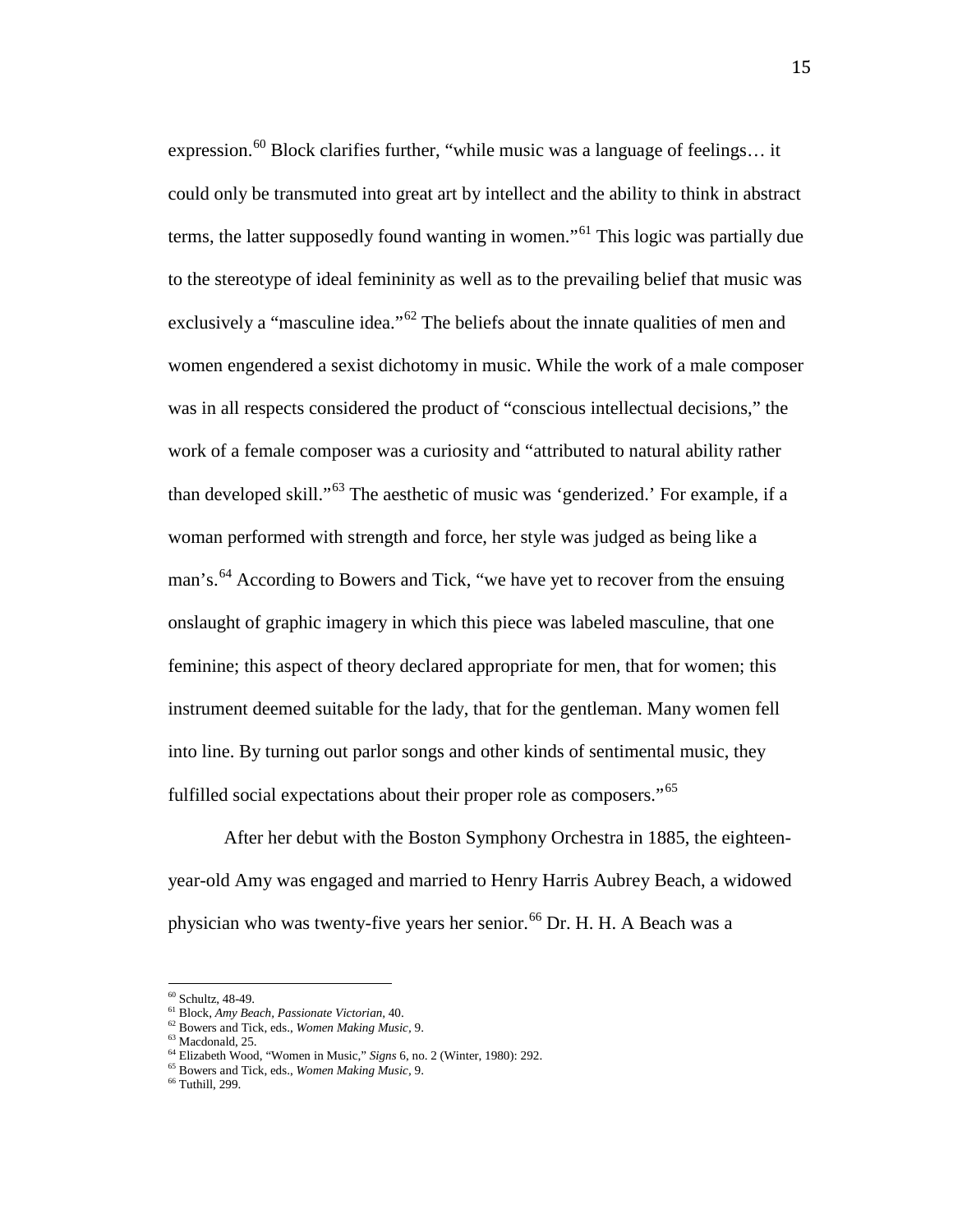distinguished surgeon, a faculty member of the Harvard Medical School, and a prominent social figure.<sup>[67](#page-18-0)</sup> Naturally, Clara Cheney encouraged the union. He was also an accomplished amateur singer and pianist, and had even considered a career as a musician in his youth.<sup>[68](#page-19-0)</sup> Marriage marked a distinct change in the trajectory of Amy's career. As a society matron, Amy had to agree to the abandonment of her newly established concert career. She was allowed annual charity performances, but she was never to take any payments and was not allowed to give piano instruction. Instead, Dr. Beach encouraged her to compose.<sup>[69](#page-19-1)</sup> Thus, Amy Marcy Cheney became Mrs. H. H. A. Beach and subsequently published and performed under this name until her husband's death in 1910. Sometime after her husband's death she commented on the early arrangement, saying, "Dr. Beach was 'old-fashioned' and believed that a husband should support his wife. But he did not want me to drop my music, in fact, urged me to keep on, with the stipulation that any fees I received should go to charity... I was happy and Dr. Beach was content."<sup>[70](#page-19-2)</sup>

Beach scholars debate whether or not Amy was honest in her assessment of her marriage's influence on her career. Schultz points out that though Beach claimed to be content in her new life and "very interested in housekeeping," after her husband's death she devoted the remainder of her life to performing and composing.<sup>[71](#page-19-3)</sup> She also referred to married life as being "arduous."<sup>[72](#page-19-4)</sup> The most convincing argument is in "A 'Veritable Autobiography'? Amy Beach's Piano

<span id="page-19-1"></span><span id="page-19-0"></span>

<span id="page-19-5"></span><sup>&</sup>lt;sup>67</sup> Gates, 2.<br><sup>68</sup> Schultz, 14.<br><sup>69</sup> Block, "A 'Veritable Autobiography'?" 400.<br><sup>70</sup> Amy Beach, as quoted in Gates, 3.<br><sup>71</sup> Schultz, 15.<br><sup>72</sup> Merrill. 86.

<span id="page-19-2"></span>

<span id="page-19-4"></span><span id="page-19-3"></span>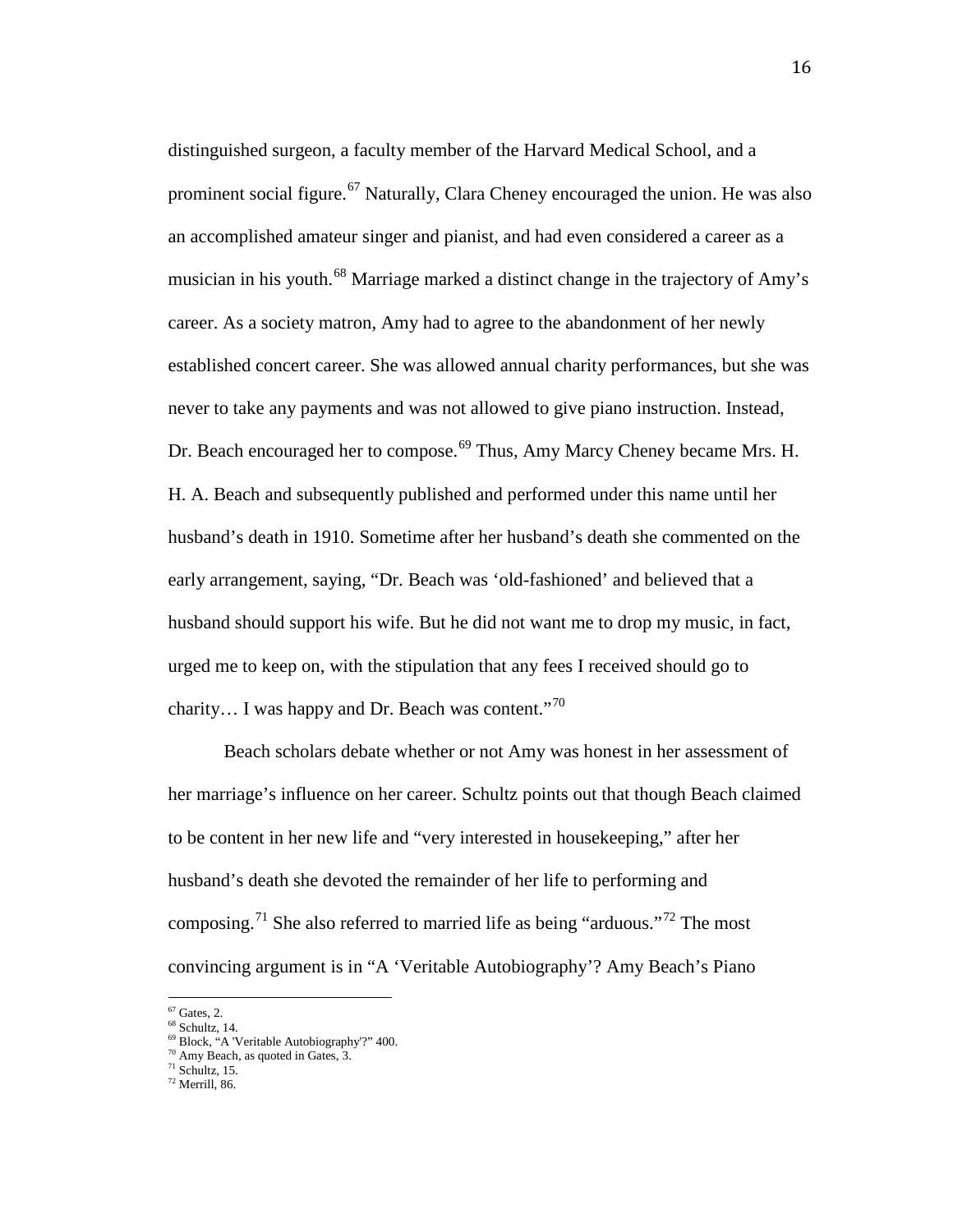Concerto in C-Sharp Minor, Op. 45." In it Block analyzes Beach's 1899 composition, claiming it as a narrative of Amy's "long history of familial constraints frustrating her ambitions as a concert pianist."<sup>[73](#page-19-5)</sup> Though the concerto was written almost fifteen years later, its themes are quoted from three songs that were written shortly after her marriage and the termination of her performance career. The first song is the most notable and intriguing. It was set to the Chateaubriand poem "Jeune fille et jeune fleur," and its content is highly melodramatic, the first stanza stating:

The coffin sinks—The spotless roses' pride Which on its lid a weeping father laid Earth, thou didst bear them, and thou now dost hide The flower and the maid.<sup>[74](#page-20-0)</sup>

Block speculates that this poem is highly charged with symbolism. Amy's new husband represents the father in the poem (he was a year older than Amy's own father), and the child is Amy. Even the absence of a grieving mother is contrived as symbolic, as Clara Cheney is considered implicit in her daughter's 'oppression' because of how she held back her musical career. Block writes that just as the father in this poem buries his child, Amy's husband "'buried' her ambitions as a pianist even as he obliterated her name and replaced it with his."<sup>[75](#page-20-1)</sup> Along with her choice of songs, the contention between the soloist and the orchestra in the concerto is very

<span id="page-20-0"></span>

<sup>&</sup>lt;sup>73</sup> Block, "A 'Veritable Autobiography'?" 396.<br><sup>74</sup> Translation from *The London Literary Gazette and Journal of Belles Lettres, Arts, Sciences, Etc (London: H. Colburn, 1832),* 411, [http://books.google.com/books?id=g79LAAAAYAAJ&lpg=PA411&ots=n95FPBPL-](http://books.google.com/books?id=g79LAAAAYAAJ&lpg=PA411&ots=n95FPBPL-h&dq=English%20translation%20of%20Jeune%20fille%20et%20Jeune%20fleur&pg=PA829#v=onepage&q=English%20translation%20of%20Jeune%20fille%20et%20Jeune%20fleur&f=false)

<span id="page-20-2"></span><span id="page-20-1"></span>[h&dq=English%20translation%20of%20Jeune%20fille%20et%20Jeune%20fleur&pg=PA829#v=onepage&q=English%20transl](http://books.google.com/books?id=g79LAAAAYAAJ&lpg=PA411&ots=n95FPBPL-h&dq=English%20translation%20of%20Jeune%20fille%20et%20Jeune%20fleur&pg=PA829#v=onepage&q=English%20translation%20of%20Jeune%20fille%20et%20Jeune%20fleur&f=false) [ation%20of%20Jeune%20fille%20et%20Jeune%20fleur&f=false](http://books.google.com/books?id=g79LAAAAYAAJ&lpg=PA411&ots=n95FPBPL-h&dq=English%20translation%20of%20Jeune%20fille%20et%20Jeune%20fleur&pg=PA829#v=onepage&q=English%20translation%20of%20Jeune%20fille%20et%20Jeune%20fleur&f=false) (accessed February 2, 2012). <sup>75</sup> Block, "A 'Veritable Autobiography'?" 401.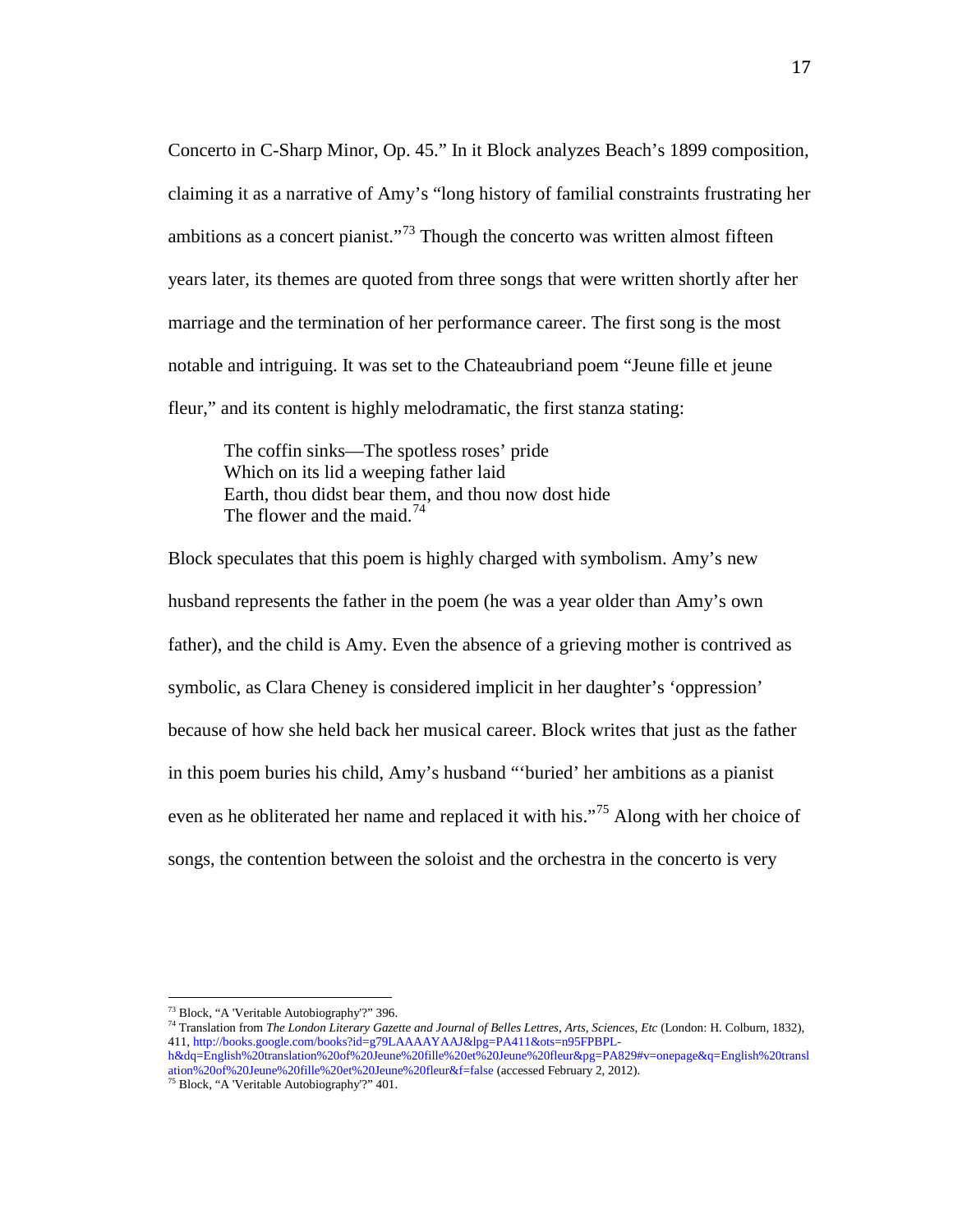marked. Block points out that this represents Amy's struggle for independence from the "opposing forces in her home."<sup>[76](#page-20-2)</sup>

Though this theory is thought provoking, it seems that Amy's marriage was less of a hindrance and more of a bolster to her future career. Beach herself explained that her husband was supportive, not oppressive, and "felt that her future lay in composition."<sup>[77](#page-21-0)</sup> She also greatly valued his musical criticism. Dr. Beach not only enthusiastically encouraged his wife to compose, but was also instrumental in guaranteeing that she had opportunities to perform them. He used his social and musical connections to introduce her to other musicians and procure the attention that her compositions deserved.<sup>[78](#page-21-1)</sup> During the twenty-five years of marriage, Beach composed and performed most of her greatest works, debuting them in a sympathetic city with a husband who attempted to protect her from prejudices of the world. Most importantly however, the marriage offered Amy financial security and independence, an invaluable asset for any composer.

There is another blow to Block's feminist view of history. For though it is presumed that Amy's creativity was oppressed by her marriage, the truth is that she composed and performed her most gender defying, large-scale works during her marriage. In 1886, a year after becoming Mrs. H. H. A. Beach, Amy began to work on her first large-scale orchestral piece, the Mass in E-flat, Op.  $5.^{79}$  $5.^{79}$  $5.^{79}$  Its performing forces were written for soloists, chorus, organ and orchestra and it was completed

<span id="page-21-3"></span><span id="page-21-0"></span><sup>&</sup>lt;sup>76</sup> Ibid., 404.<br><sup>77</sup> Amy Beach, as quoted in Gates, 3.<br><sup>78</sup> Schultz, 16.<br><sup>79</sup> Gates. 3.

<span id="page-21-2"></span><span id="page-21-1"></span>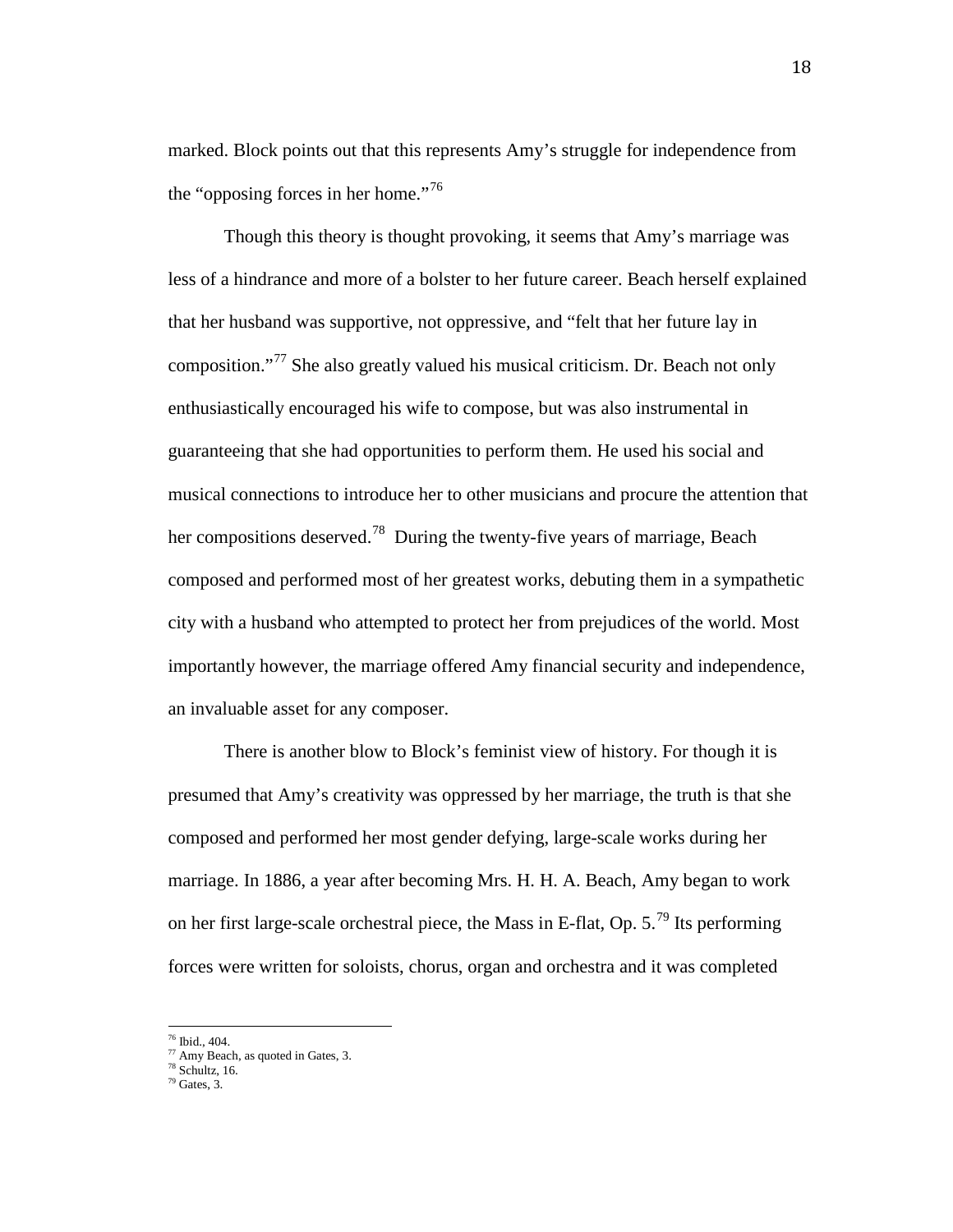three years later in 1889. Three years after that, it was debuted by the Handel and Haydn Society of Boston and it received earnest praise. Notably, the Mass in E-flat was the first composition by a woman that the society had ever performed.<sup>[80](#page-21-3)</sup> Due to the success of her first endeavor, Amy received commissions for other pieces (Festival Jubilate*,* Op. 17 and Scene and Aria with orchestra, Op. 18), and her career as a composer was secured. <sup>[81](#page-22-0)</sup> In 1894 she began composing the folk-tune-laden *Gaelic Symphony*, Op. 32, which is often considered her finest and most daring work. After its premier with the Boston Symphony Orchestra in October 1896, it was performed extensively in the United States and in Germany as well. A writer for the *New York Times* praised the symphony, writing that she had "proved that it is possible for a woman to compose music which is worthy of serious attention. This cannot be said of many women composers, and in this country Mrs. Beach stands almost alone."<sup>[82](#page-22-1)</sup> The Sonata in A minor for Violin and Piano was composed that same year and premiered in 1897 by Amy on piano and violinist Franz Kneisel. Finally, the Piano Concerto in C-sharp minor, Op. 45 was debuted by Amy and the Boston Symphony Orchestra in 1900. Ironically, Wilhelm Gericke, who had advised the Cheneys' not to give Amy formal theoretical and compositional training, conducted the concerto.<sup>[83](#page-22-2)</sup>

Though the reception of Amy's large-scale works from the general public was always accepting and often rapturous, the critical reception was often mixed due to

19

<span id="page-22-0"></span>

<span id="page-22-3"></span> $\frac{80}{10}$  Ibid., 3-4.<br>  $\frac{82}{10}$  Ibid., 5.<br>  $\frac{83}{10}$  Ibid., 4-5.

<span id="page-22-2"></span><span id="page-22-1"></span>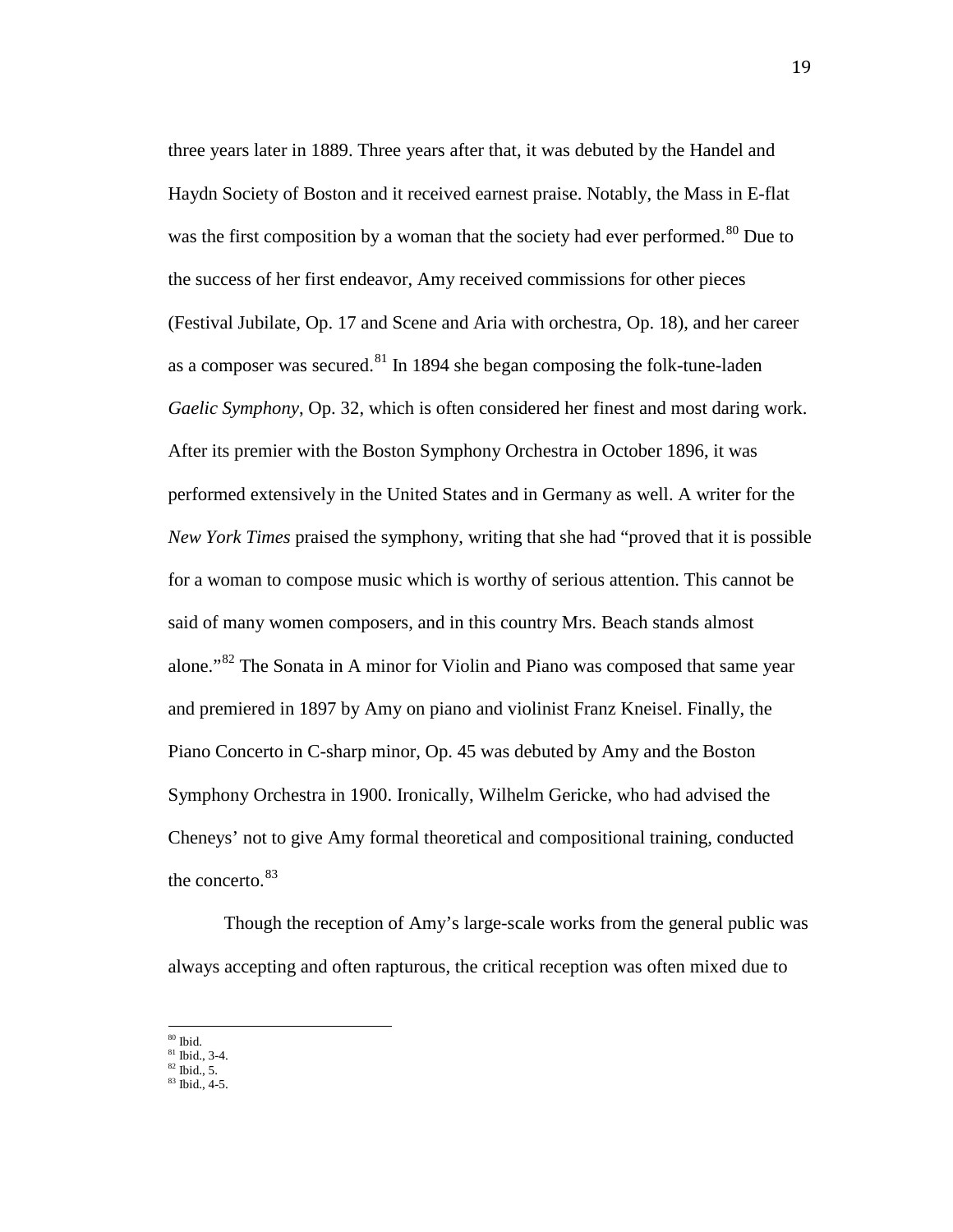her gender.<sup>[84](#page-22-3)</sup> The more prejudiced reviews displayed either an attempt to reconcile the mastery of the piece with the sex of its creator, or a disapproving hash at the attempted 'virile' sound and the loss of appropriate femininity. For instance, one reviewer of the Mass in E-flat remarked that it was "overly boisterous," and "seeking after virility." The reviewer then patronizingly wrote that women composers should only write "delicate, melodious songs," because that is what they understood best.<sup>[85](#page-23-0)</sup> Praise was often given with a degree of condescension as well. A reviewer from *The Etude* wrote this about the Sonata in A minor: "This work is most excellent, feminine in respect to sentiment, but worked out in a broad and masterful spirit worthy of a man in his best moments."[86](#page-23-1) Clara Schumann also experienced this in the reviews of her Piano Concerto in A minor, as one critic wrote, "If the name of the female composer were not on the title, one would never think that it was written by a woman."<sup>[87](#page-23-2)</sup> This initial patronization of Amy's works was due to the existence of a dichotomy between the dilettante and the serious composer. Female composers were almost always grouped into the former.<sup>[88](#page-23-3)</sup>

Clara's marriage to Robert Schumann in 1840 was not given the blessing and encouragement of Friedrich Wieck. In fact, when the courtship was first made known to Wieck, he threatened to shoot Schumann if Clara were ever to see him again.<sup>[89](#page-23-4)</sup> The couple was forced to appeal to the courts for Clara's emancipation from her father, because regardless of age the Saxon law required the consent of both parents for a

<span id="page-23-5"></span><sup>84</sup> Gates, 4.

<span id="page-23-0"></span><sup>&</sup>lt;sup>85</sup> Robert Hughes in *Contemporary American Composers* as quoted in Ibid., 3.<br><sup>86</sup> Ibid., 5.<br><sup>87</sup> Macdonald, 25.<br><sup>87</sup> Macdonald, 25.

<span id="page-23-1"></span>

<span id="page-23-2"></span>

<span id="page-23-4"></span><span id="page-23-3"></span> $89$  Reich, 71.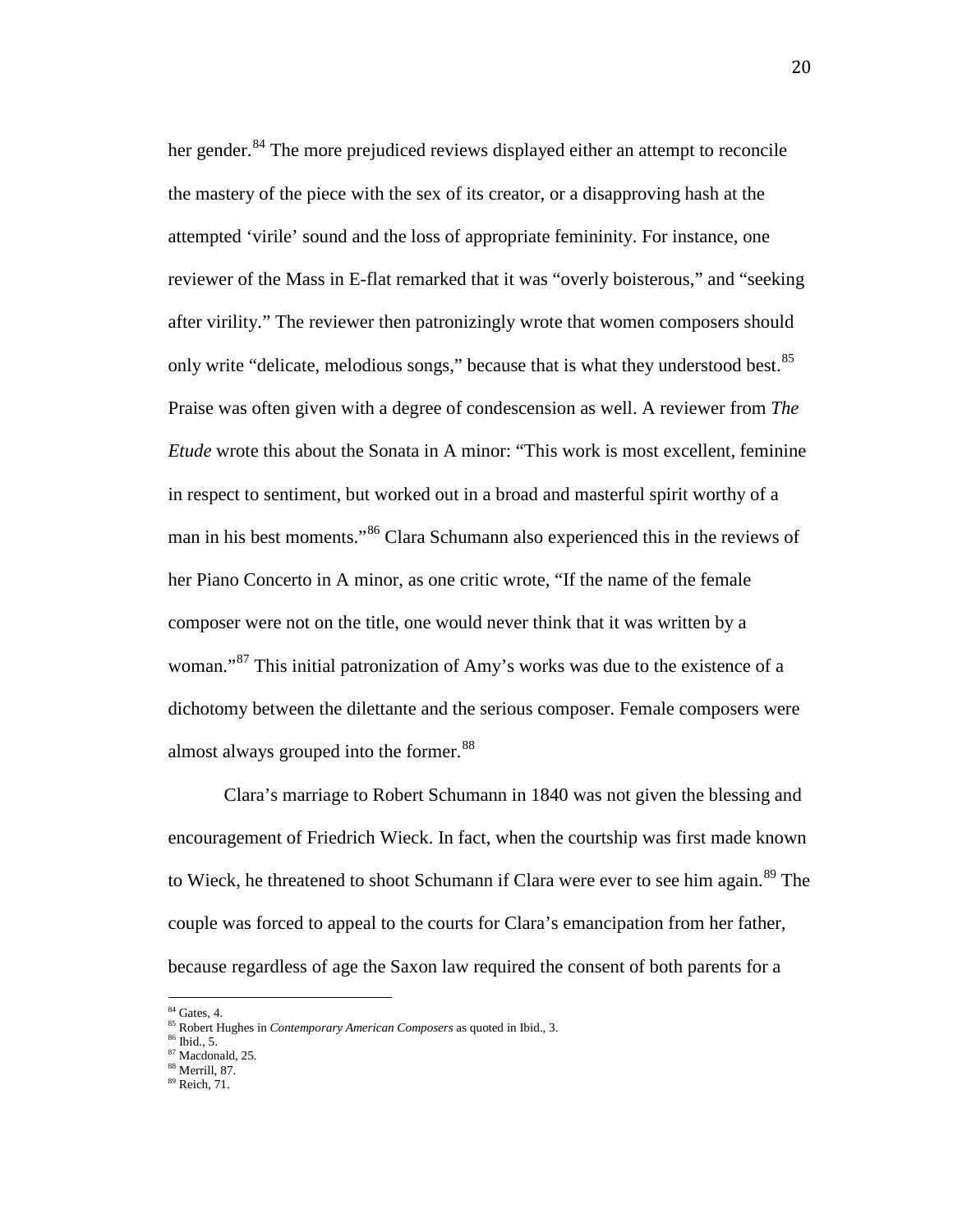child to marry.<sup>[90](#page-23-5)</sup> Also, from the very beginning of her performing career, Wieck had paid Clara for her work, setting aside the funds for later and keeping records of the payments in her diary. He refused to pay her this money after she married Schumann. Reich and Burton make note that Clara was forced to sue her father for the money that she had earned. Wieck felt he could keep the money, because in 1830 Germany, women had little to no right over their own money.<sup>[91](#page-24-0)</sup> They also speculate that Wieck's resistance was most likely due to the fact that to lose Clara would be to lose his career. "Her concerts were his concerts, her reviews, his reviews. He shared in the tensions, the mishaps, the successes, the applause."<sup>[92](#page-24-1)</sup>

The emancipation from her father did not necessarily bring independence. Schumann expressed that he didn't want her to work for the first year of their marriage and was somewhat ambivalent toward her career.<sup>[93](#page-24-2)</sup>In a letter to Robert before their marriage, Clara entreated, "Must I bury my art now?"<sup>[94](#page-24-3)</sup> Schumann was conflicted on the issue, and hoped for what could not be, as he wrote, "In the house such a housewife, in my heart a beloved and loving wife, for the world an artist such as it does not get every day and whom it will know how to esteem."<sup>[95](#page-24-4)</sup> Though Clara still concertized, it was more out of a need for income than for its own sake, as Clara could make more in one tour than Robert could with his compositions in a whole

<span id="page-24-5"></span><sup>&</sup>lt;sup>90</sup> Reich and Burton, 347.<br><sup>91</sup> Ibid.<br><sup>92</sup> Ibid.

<span id="page-24-1"></span><span id="page-24-0"></span>

<span id="page-24-3"></span><span id="page-24-2"></span><sup>93</sup> Ibid., 350-352.<br><sup>94</sup> Clara Wieck Schumann, as quoted in Barbara Kreader, "Clara Schumann: Ambivalence and Resilience," *Clavier Companion* 2, no. 3 (May 2010): 7.

<span id="page-24-4"></span><sup>&</sup>lt;sup>95</sup> Robert Schumann, as quoted in Bowers and Tick, eds., *Women Making Music*, 260.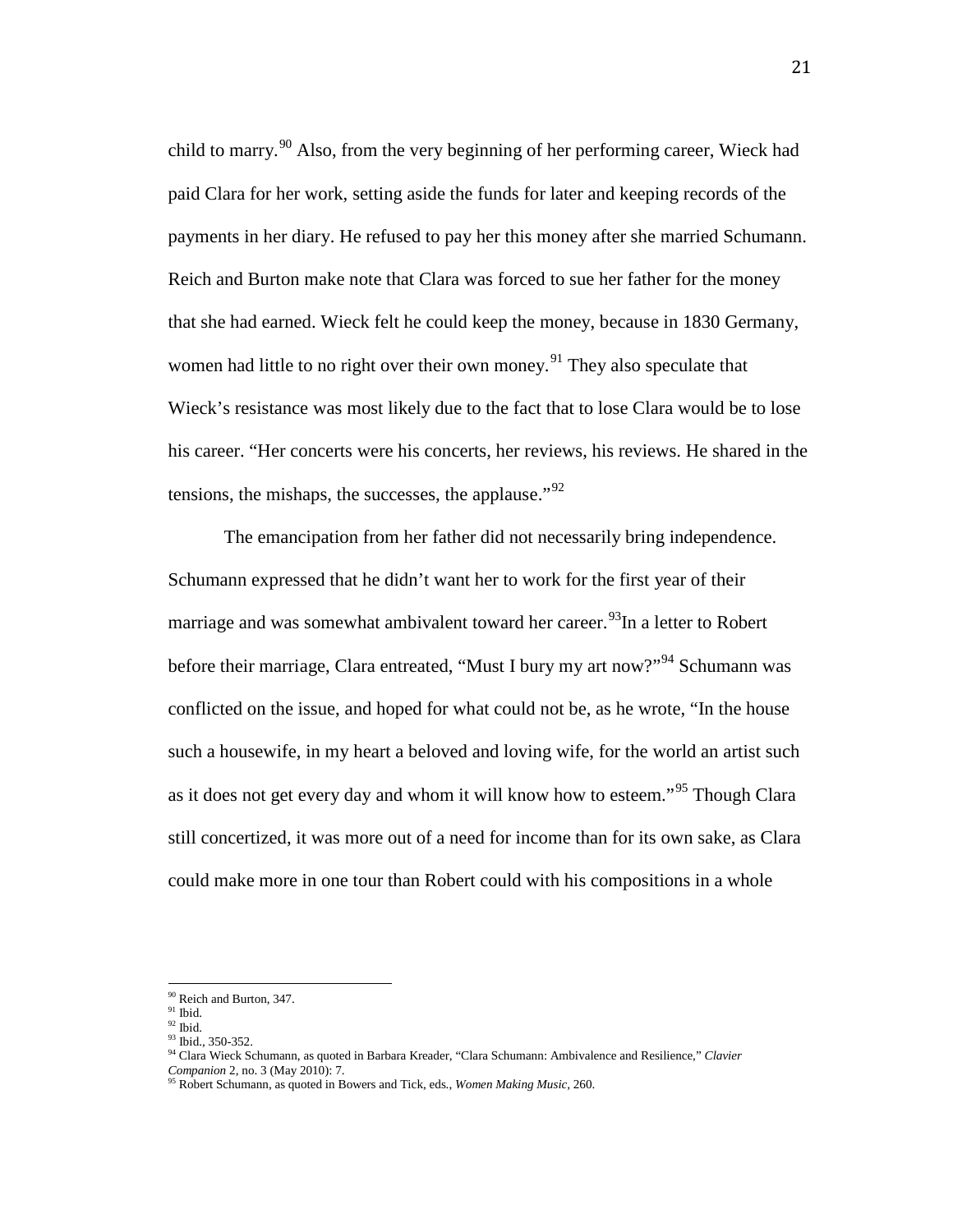year.<sup>[96](#page-24-5)</sup> Her artistry was placed behind Robert's, a sacrifice that she was apparently willing to make.  $97$  Marriage did not offer Clara the ability to grow as a composer either. She had composed throughout her childhood, at her father's urging, and had even achieved a degree of success.<sup>[98](#page-25-1)</sup> Most notably her Piano Concerto in A minor, Op. 7, which she composed and debuted when she was fifteen.<sup>[99](#page-25-2)</sup> However after her marriage to Schumann, Clara preferred to play his pieces rather than her own.<sup>[100](#page-25-3)</sup> Robert explained the situation in letter in 1843,

Clara has written a number of smaller pieces which show a musicianship and a tenderness of invention such as she has never before attained. But children, and a husband who is always living in the realms of imagination, do not go well with composition. She cannot work at it regularly, and I am often disturbed to think how many tender ideas are lost because she cannot work them out. $101$ 

During the fourteen years of their marriage a balance was struck. Clara set up her household to accommodate her composer-husband, her performing career, and the needs of the children. She kept a rigorous schedule. She practiced and performed, ran the household's affairs, raised eight children, and supported Robert's musical career.<sup>[102](#page-25-5)</sup> As musicians they complemented each other. Clara would give Robert the inspiration for his compositions and she in turn would interpret his meaning through performing them.

<span id="page-25-0"></span><sup>&</sup>lt;sup>96</sup> Reich, 113.<br><sup>97</sup> Robert Schumann, as quoted in Bowers and Tick, eds., *Women Making Music*, 261.

<sup>98</sup> Reich, "Clara Schumann," in *Women Making Music,* eds. Bowers and Tick, 267.

<span id="page-25-2"></span><span id="page-25-1"></span><sup>&</sup>lt;sup>99</sup> Claudia Macdonald, "The Early Reception of Piano Concertos by Clara Wieck Schumann and Amy Beach: Critical Perception and the Woman Composer," Current Musicology no. 55 (Fall 1993): 25.

<span id="page-25-3"></span><sup>&</sup>lt;sup>100</sup> Reich, "Clara Schumann," in *Women Making Music*, eds. Bowers and Tick, 266. <sup>101</sup> Robert Schumann, as quoted in Chissell, 81.

<span id="page-25-5"></span><span id="page-25-4"></span><sup>&</sup>lt;sup>102</sup> Reich, "Clara Schumann," in *Women Making Music*, eds. Bowers and Tick, 263.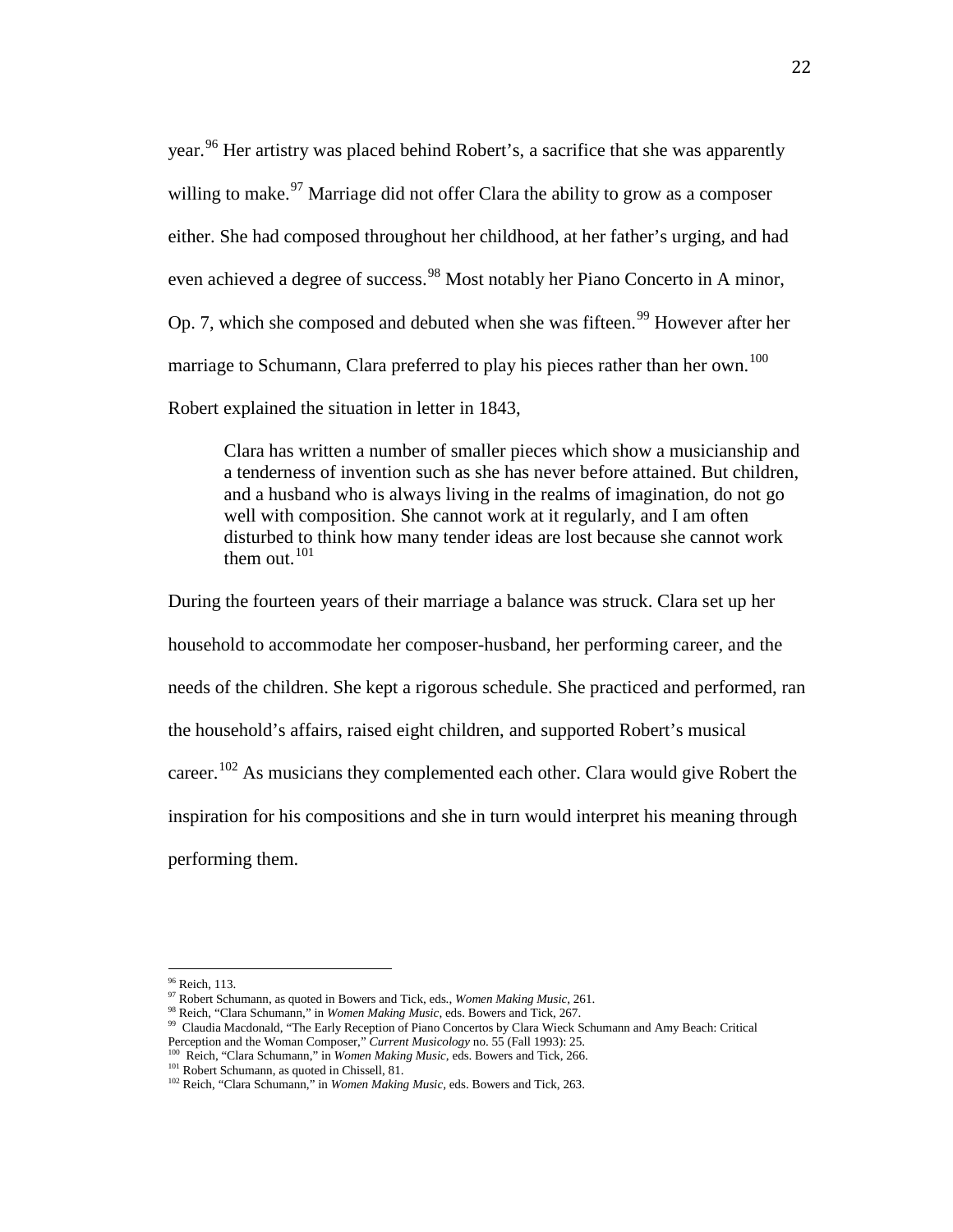Just like their childhood, Amy and Clara share similarities in the event and outcome of their marriages. In a sense, both were emancipated from their parents control. Amy's marriage to Dr. Beach deposed her mother as the arbiter of her career.<sup>[103](#page-25-4)</sup> Clara's marriage to Robert freed her from the totalitarian control of her father. Drawing conclusions from this study, both women felt that their careers were compromised, or 'buried,' due to the nature of matrimony in a patriarchal society. Yet both were married to musicians that were understanding and sympathetic to their craft. Ultimately, the freedom allotted to Amy due to her barren marriage and financial security allowed her the time and means to hone her craft, while Clara's marriage was filled with the responsibilities of providing an income, supporting Schumann's career, and raising eight children. Also, as Schumann's mental illness worsened Clara was forced to become the stronger partner emotionally. According to Elizabeth Wood in her essay, "Women in Music," traditionally the only way 'exceptional' women composers broke out of the amateur mold was due to an advantage of birth in a musical family *and* the good fortune of financial security.<sup>[104](#page-26-0)</sup> Both of these things Amy Beach possessed, while Clara lacked the latter.

Another important distinction between Amy and Clara would be their own self-perception of their roles as musicians. According to Claudia Macdonald in her article, "Critical Perception and the Woman Composer: The Early Reception of Piano Concertos by Clara Wieck Schumann and Amy Beach," Clara regarded herself mainly as a performer, while Amy assumed the more dual role as a performer-

<span id="page-26-1"></span><span id="page-26-0"></span><sup>&</sup>lt;sup>103</sup> Block, "A 'Veritable Autobiography'?" 406.<br><sup>104</sup> Wood, 293.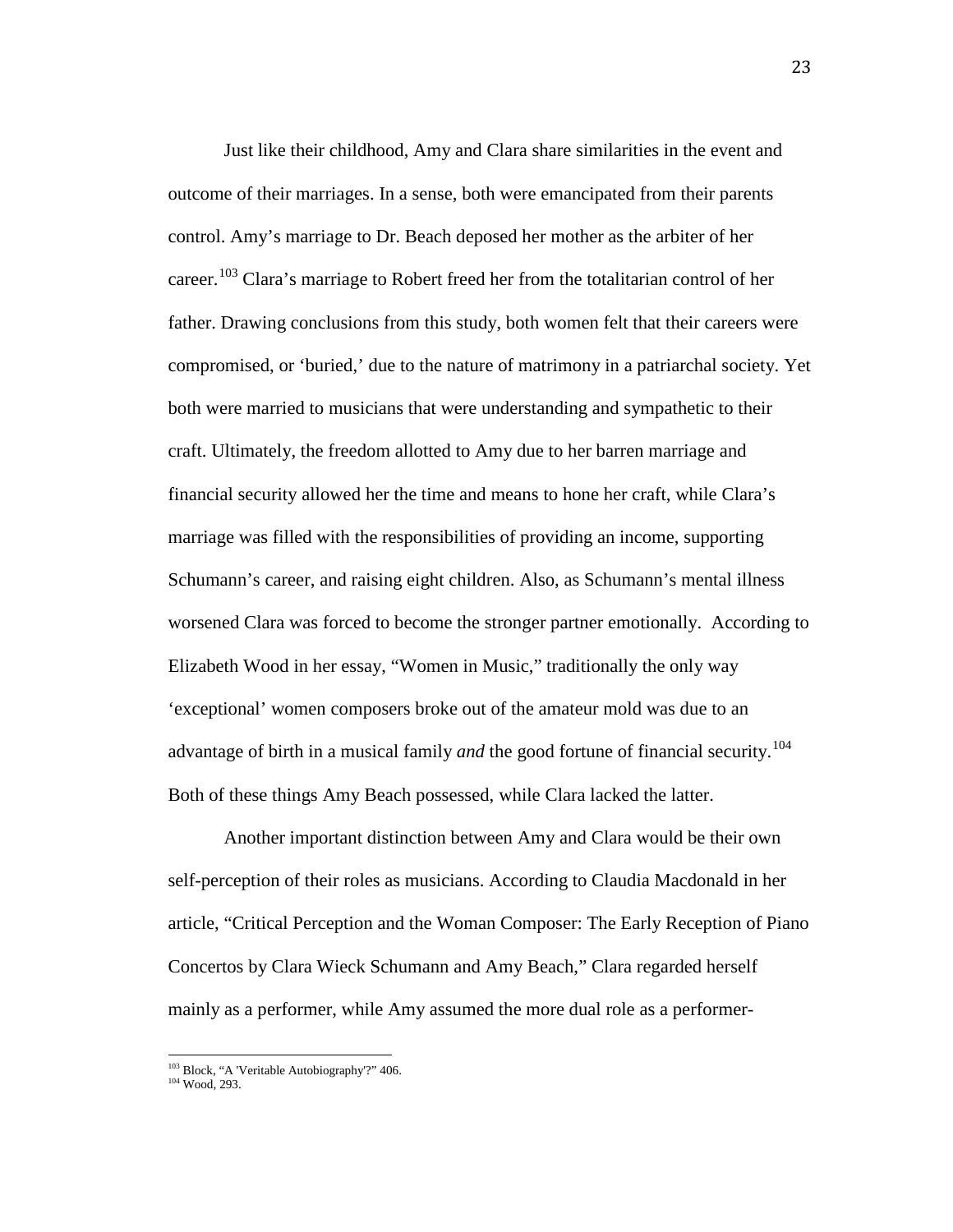composer.<sup>[105](#page-26-1)</sup> The latter often commented on the positive aspects of this personal dichotomy, saying, "I have literally lived the life of two people: one a pianist, the other a writer. Anything more unlike than the state of mind demanded by these two professions I could not imagine! … One great advantage is that one never grows stale, but there is always a continual interest and freshness from the change back and forth."<sup>[106](#page-27-0)</sup> She never considered that she would have to choose between one and the other, or that "creation was higher than interpretation."[107](#page-27-1) Amy truly did not believe that her sex was a hindrance or handicap. She encouraged other young women to "pitch in and try it," and even said that the "field for composition in America offers the same prospects to young women as to young men composers."<sup>[108](#page-27-2)</sup> Clara also felt positively about composing and performing, stating that, "there is no greater joy than composing something oneself and then listening to it."<sup>[109](#page-27-3)</sup> Unfortunately, Clara was often ambivalent about her abilities. A year before her marriage to Schumann, she wrote, "I once believed that I possessed creative talent, but I have given up this idea; a woman must not desire to compose—there has never yet been one able to do it."<sup>[110](#page-27-4)</sup> This self-depreciating attitude was only consistently applied to her compositional work, and it was often paired with derision on the abilities of her own sex.<sup>[111](#page-27-5)</sup> The difference in attitude and confidence is striking, especially in light of the fact that it was Clara, not Amy, who had received every benefit of compositional instruction.

<span id="page-27-0"></span><sup>&</sup>lt;sup>105</sup> Macdonald, 24.  $^{106}$  Amy Beach, as quoted in Lindsey E. Merrill, 88.  $^{107}$  Block, "A 'Veritable Autobiography'?" 399-400.  $^{108}$  Amy Beach, as quoted in Gates, 7.

<span id="page-27-3"></span><span id="page-27-2"></span><span id="page-27-1"></span><sup>109</sup> Reich, "Clara Schumann," in *Women Making Music,* eds. Bowers and Tick, 268.

<span id="page-27-5"></span><span id="page-27-4"></span><sup>&</sup>lt;sup>110</sup> Clara Schumann, as quoted in Ibid., 267.<br><sup>111</sup> Ibid., 267-268.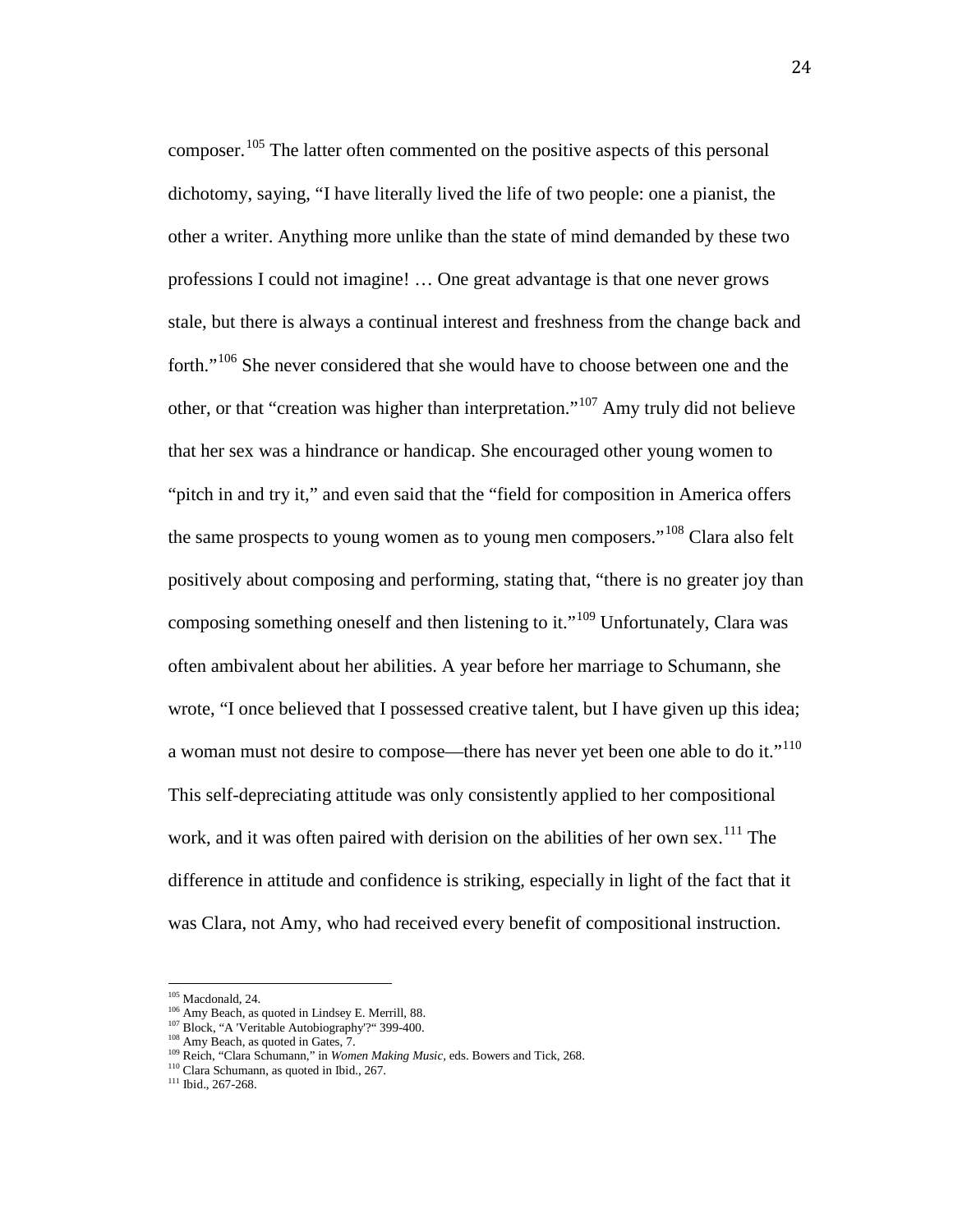Fundamentally, Clara and Amy were disparate in how they viewed gender in regard to the ability to successfully create music. Also, while Amy preferred creation, Clara preferred interpretation.

This is not to say that Clara Schumann "fell into line" or behaved demurely according to the social expectations of her sex. After the break from her father, Clara was the one who organized her own tours, acting as her own manager. She shaped the look and feel of the solo concert, being the one of the first to play without supporting artists and from memory. The repertoire that she chose reflected the contemporary composers whom she admired most, such as Mendelssohn, Brahms, and Schumann.<sup>[112](#page-27-2)</sup> Clara also served as the principal piano teacher at the Hoch Conservatory—a notable position for a woman—for almost twenty years.<sup>[113](#page-28-0)</sup> After Schumann's death in 1856, Clara toured extensively, performing at the Gewandhaus seventy-eight times, more than any other performer.<sup>[114](#page-28-1)</sup> Though she was not to be a composer of great works, she acted as interpreter for them, especially for the composer she loved most, Robert Schumann. She once wrote Brahms about her concertizing, "You regard it only as a way to earn money. I do not. I feel a calling to reproduce great works, above all, those of Robert, as long as I have the strength to do so."<sup>[115](#page-28-2)</sup>

Once more, Amy's and Clara's lives run parallel, as both women experienced the tragedy of a husband's early death. According to Wood, "the end of a marriage by

<span id="page-28-3"></span><span id="page-28-0"></span><sup>112</sup> Reich, "Clara Schumann," in *Women Making Music,* eds. Bowers and Tick, 271. 113 Ibid., 273. 114 Kreader, 7. 115 Clara Schumann, as quoted in Kreader, 7.

<span id="page-28-2"></span><span id="page-28-1"></span>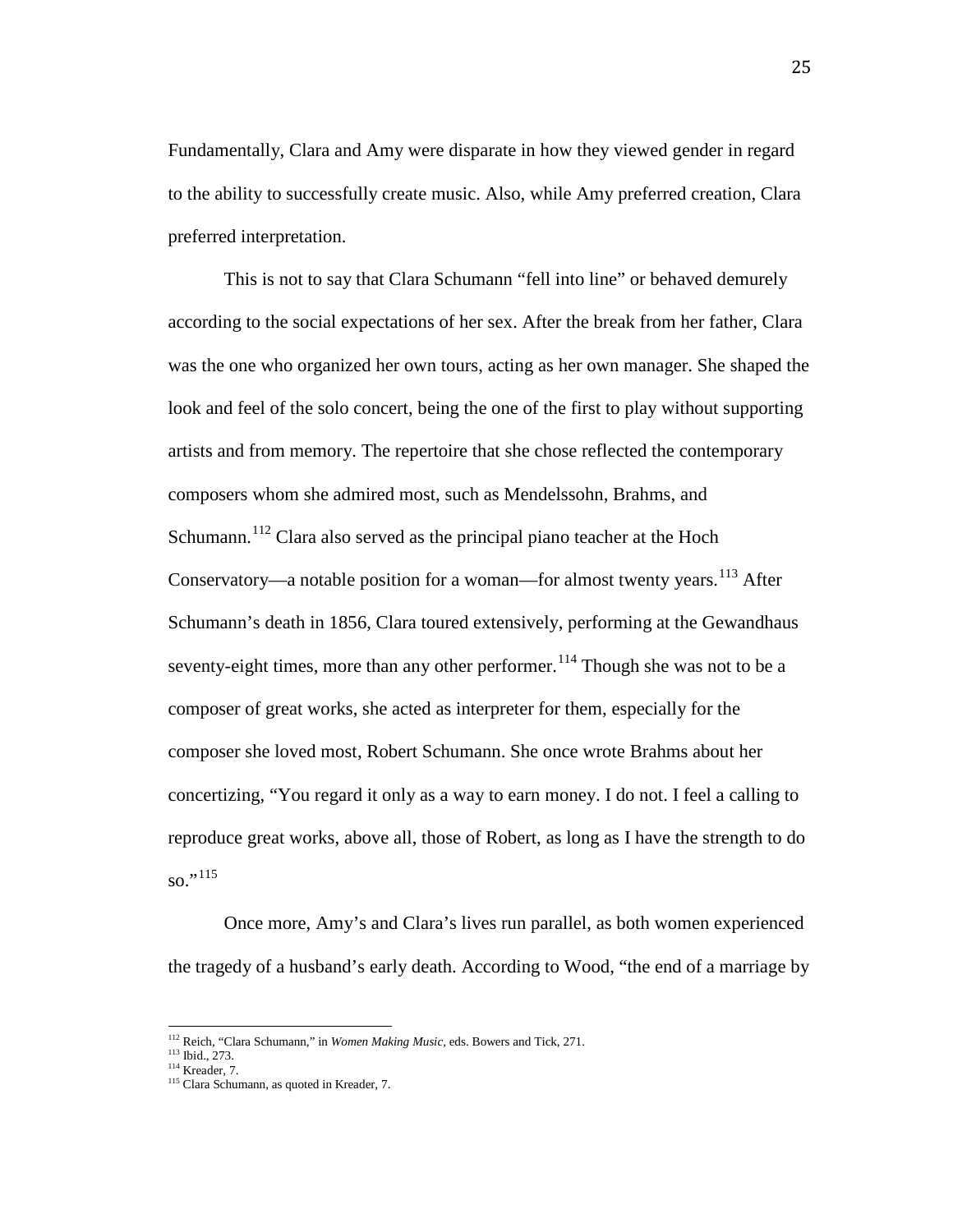death or divorce can, conversely, mark a significant career change."<sup>[116](#page-28-3)</sup> This appears to be true in the life of Amy. In 1911, a year after the death of her husband (as well as the death of her mother) Amy was finally able to travel to Europe to concertize and promote her compositions, a culminating experience for a composer-performer. She changed her name from Mrs. H. H. A. Beach to simply Amy Beach, and toured Europe for four years, performing her Piano Concerto, Piano Quintet, and Violin Sonata.[117](#page-29-0) Her *Gaelic* Symphony and Concerto were played by orchestras in Leipzig and Hamburg and were received warmly by the European community.<sup>[118](#page-29-1)</sup> When Amy returned to the United States in 1914, she began a concert career that continued until she began to experience ill health in  $1930$ .<sup>[119](#page-29-2)</sup> She also continued to compose, spending the summers at MacDowell Colony in Peterborough, New Hampshire, or at her cottage on Cape Cod.<sup>[120](#page-29-3)</sup> By this time in her compositional career, she had established herself successfully as a composer. Her presence in the musical sphere had been accepted and her works were reviewed on merit rather than sex.<sup>[121](#page-29-4)</sup> She kept her promise to her husband and never taught music, but she helped further the cause of woman composers by founding the Society of American Woman Composers and regularly contributing to the women's page of *The Etude.[122](#page-29-5)* Amy Beach Clubs were founded for young musicians and composers around the country in response to her

<span id="page-29-0"></span><sup>&</sup>lt;sup>116</sup> Wood, 294.<br><sup>117</sup> Block, Amy Beach, Passionate Victorian, x.<br><sup>118</sup> Merrill, 87.<br><sup>119</sup> Gates, 7.<br><sup>120</sup> Ibid., 6.<br><sup>121</sup> Merrill, 87.<br><sup>122</sup> Ibid., 5-6.

<span id="page-29-2"></span><span id="page-29-1"></span>

<span id="page-29-4"></span><span id="page-29-3"></span>

<span id="page-29-5"></span>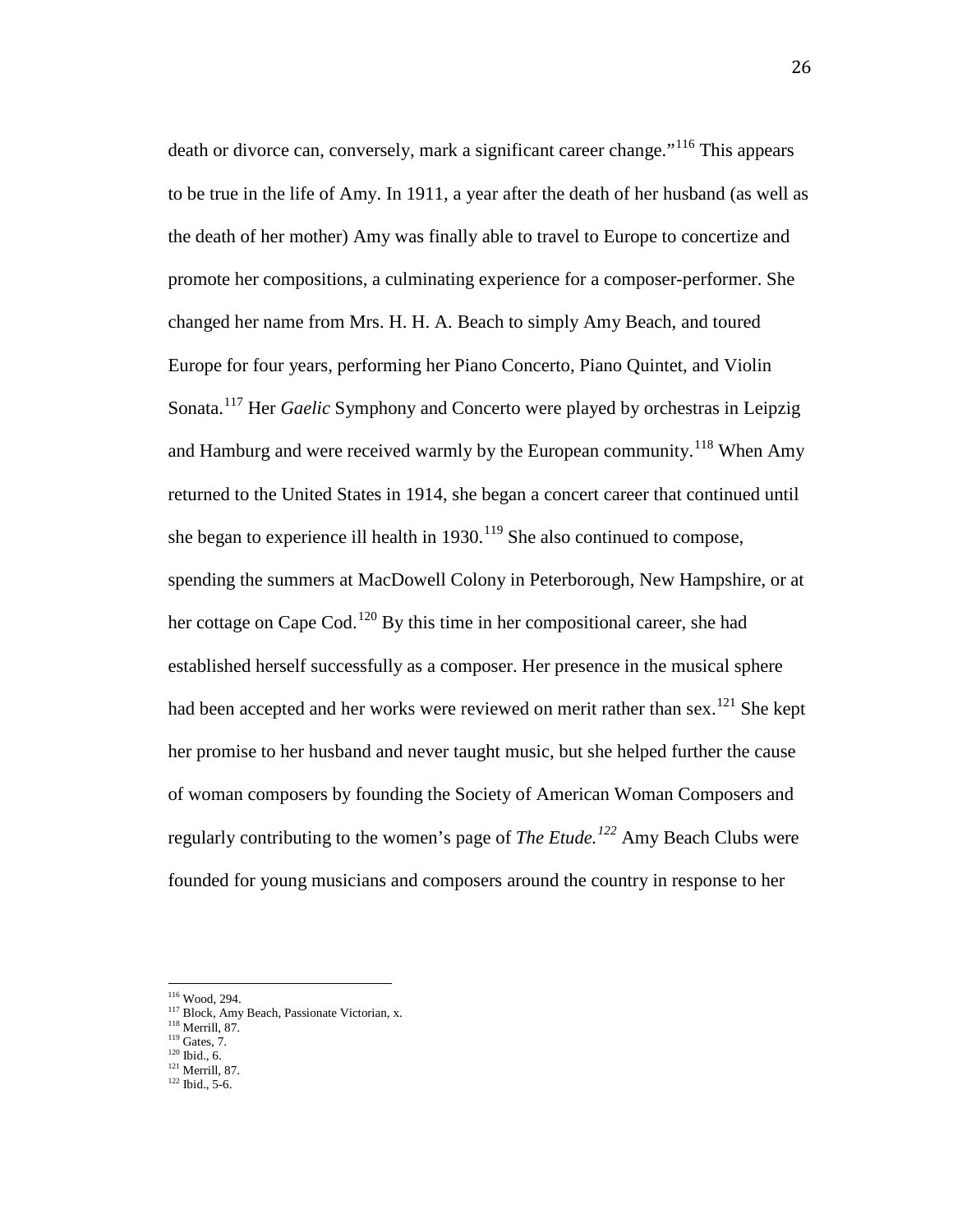inspiration and influence.<sup>[123](#page-29-1)</sup> She was awarded numerous honors during her career, including an honorary Master's degree from the University of New Hampshire.<sup>[124](#page-30-0)</sup> By the time of her death in 1944, only two of her three hundred compositions were unpublished.<sup>[125](#page-30-1)</sup> This was a remarkable feat for any composer, much less a woman.

Amy Beach left a legacy that is an inspiration for female composers today. When it was common belief that "woman should not compose" because there "has never yet been one able to do it," she succeeded in overcoming the prejudices of her era. Her large-scale compositions shattered the dilettante stereotype, being widely performed and published, and were lauded at home and abroad. She accomplished this tremendous achievement not by overthrowing her patriarchal social system, but by working within its sphere and using its advantages to further her career. Tuthill's biography states that this was because she "lived a sort of charmed existence that has not required her to mingle too roughly with the crowd or fight strenuously to achieve her ends," but I disagree.<sup>[126](#page-30-2)</sup> She may have had the advantages of financial security and childless freedom, but it was her tenacity of spirit and humble belief that anyone could create that drove her to educate herself and to succeed. She is, in essence, supremely American. Finally, her works are important, and should not only be considered valuable because her status as America's first woman composer.<sup>[127](#page-30-3)</sup> In a German review of her Piano Concerto from 1913, a critic gives ample reason as to why this should be:

 $123$  Schultz, 20.<br> $124$  Gates, 7.

<span id="page-30-0"></span>

 $125$  Gates, 7.

<span id="page-30-3"></span><span id="page-30-2"></span><span id="page-30-1"></span> $\frac{126}{127}$  Tuthill, 306.<br> $\frac{127}{127}$  Merrill, 91.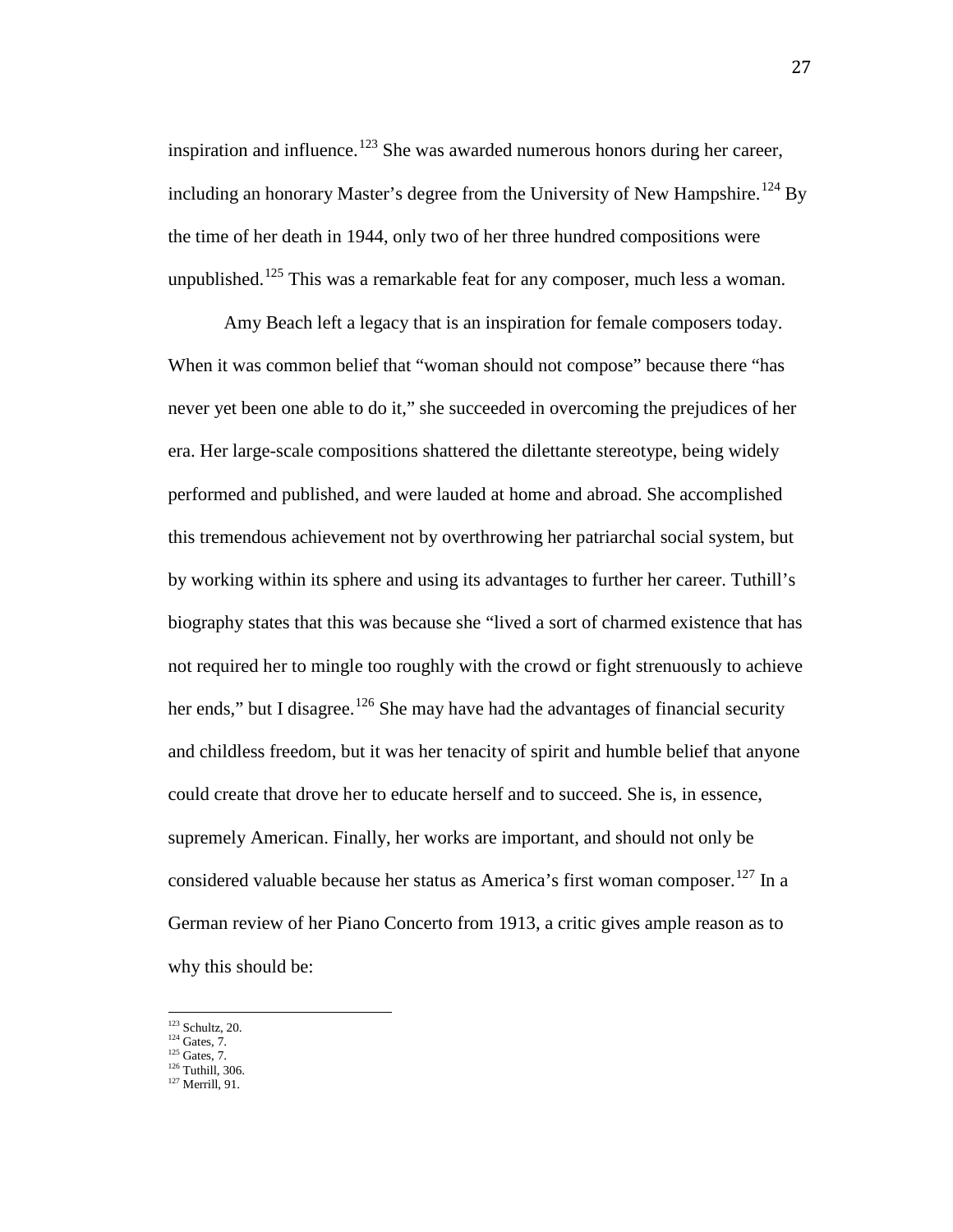Should women compose? Are their creative efforts justified by adequate creative gifts? This question may readily be answered in the affirmative….One need only mention the names of Amelie Nikisch and Amy Beach in order to refute this foolish prejudice concerning woman composers. Amy Beach came to Hamburg with a symphony and a piano concerto; that is to say, she came before us as a composer of the largest art forms of instrumental music….The works performed here yesterday demonstrated…that we have before us undeniably a possessor of musical gifts of the highest kind; a musical nature touched with genius. Strong creative power, glowing fancy, instinct for form and color are united in her work with facile and effortless mastery of the entire technical apparatus.<sup>[128](#page-30-3)</sup>

 $128$  Gates, 6.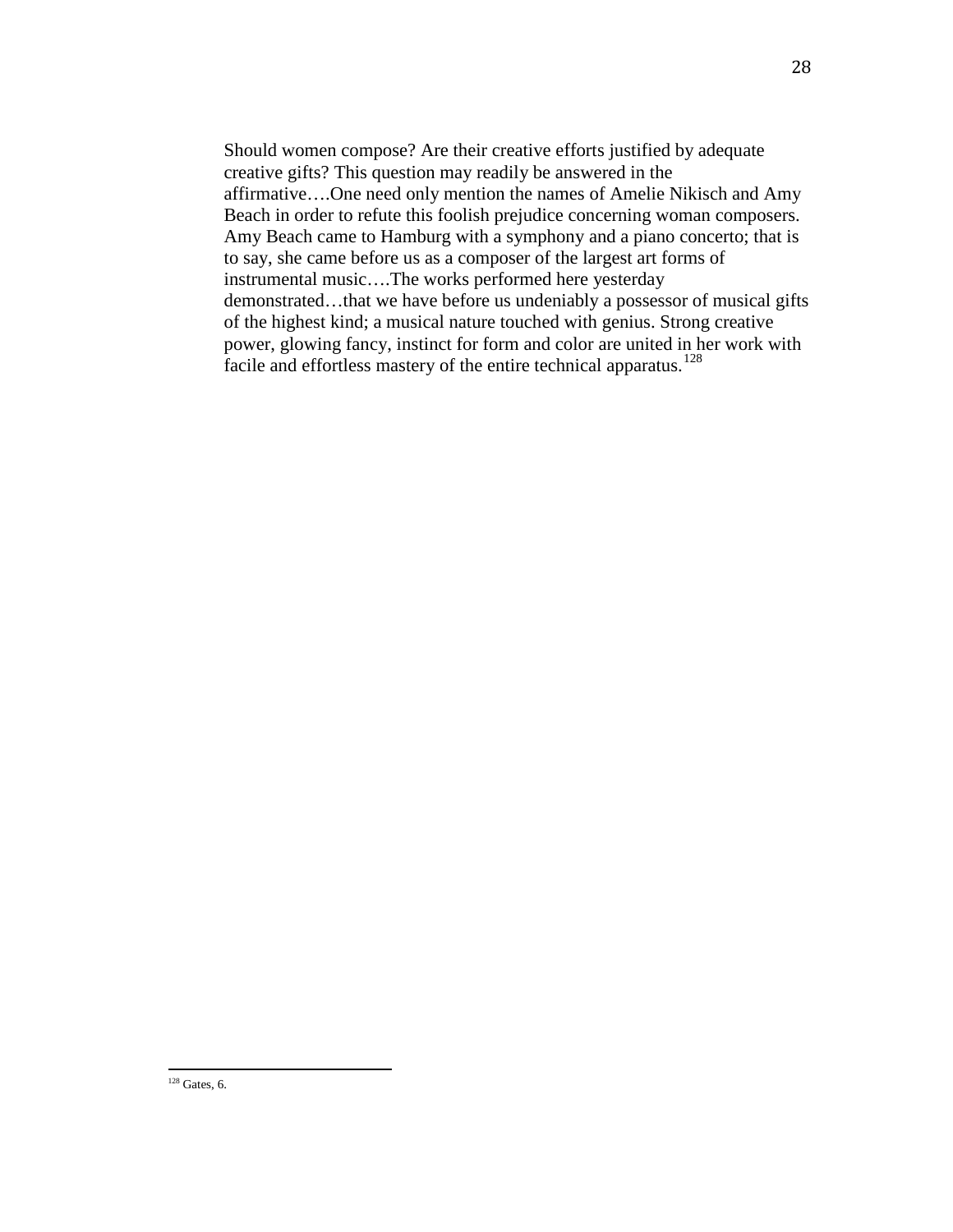#### Bibliography

- Bowers, Jane, and Judith Tick, eds. *Women Making Music: The Western Art Tradition, 1150-1950*. New York: University of Illinois Press, 1987.
- Block, Adrienne Fried. *Amy Beach, Passionate Victorian: The Life and Work of an American Composer, 1867-1944*. Oxford, UK: Oxford University Press, USA, 2000.
- ---. "A 'Veritable Autobiography'? Amy Beach's Piano Concerto in C-Sharp Minor, op. 45." *The Musical Quarterly* 78, No. 2 (1994): 394- 416.
- Chissell, Joan. *Clara Schumann, a Dedicated Spirit: a Study of Her Life and Work*. New York: Taplinger Publishing Co., 1983.
- Gates, Eugene. "Mrs. H. H. A. Beach: American Symphonist." *The Kapralova Society Journal* 8, No. 2 (2010): 1-10.
- Kreader, Barbara. "Clara Schumann: Ambivalence and Resilience." *Clavier Companion* 2, No. 3 (2010): 6-7.
- Macdonald, Claudia. "The Early Reception of Piano Concertos by Clara Wieck Schumann and Amy Beach: Critical Perception and the Woman Composer." *Current Musicology* 55 (1993): 24-55.
- Merrill, Lindsey E. "Mrs. H. H. A. Beach: Composer." *Helicon Nine* 6 (1892): 84-91
- Pendle, Karin, ed. *Women & Music: a History*. 2nd ed. Bloomington: Indiana University Press, 2001.
- Reich, Nancy B., and Anne Burton. "Clara Schumann: Old Sources, New Readings." *The Musical Quarterly* 70, No. 3 (1984): 332-354.
- Reich, Nancy B. *Clara Schumann, the Artist and the Woman*. Ithaca, N.Y.: Cornell University Press, 1985.
- Schultz, Geralyn. "Influences of Cultural Ideals of Womanhood On the Musical Career of Mrs. H. H. A. Beach." Master's thesis, University of Wyoming, 1994.
- Tuthill, Burnet C. "Mrs. H. H. A. Beach." *The Musical Quarterly* 26, No. 3 (1940): 297-310.